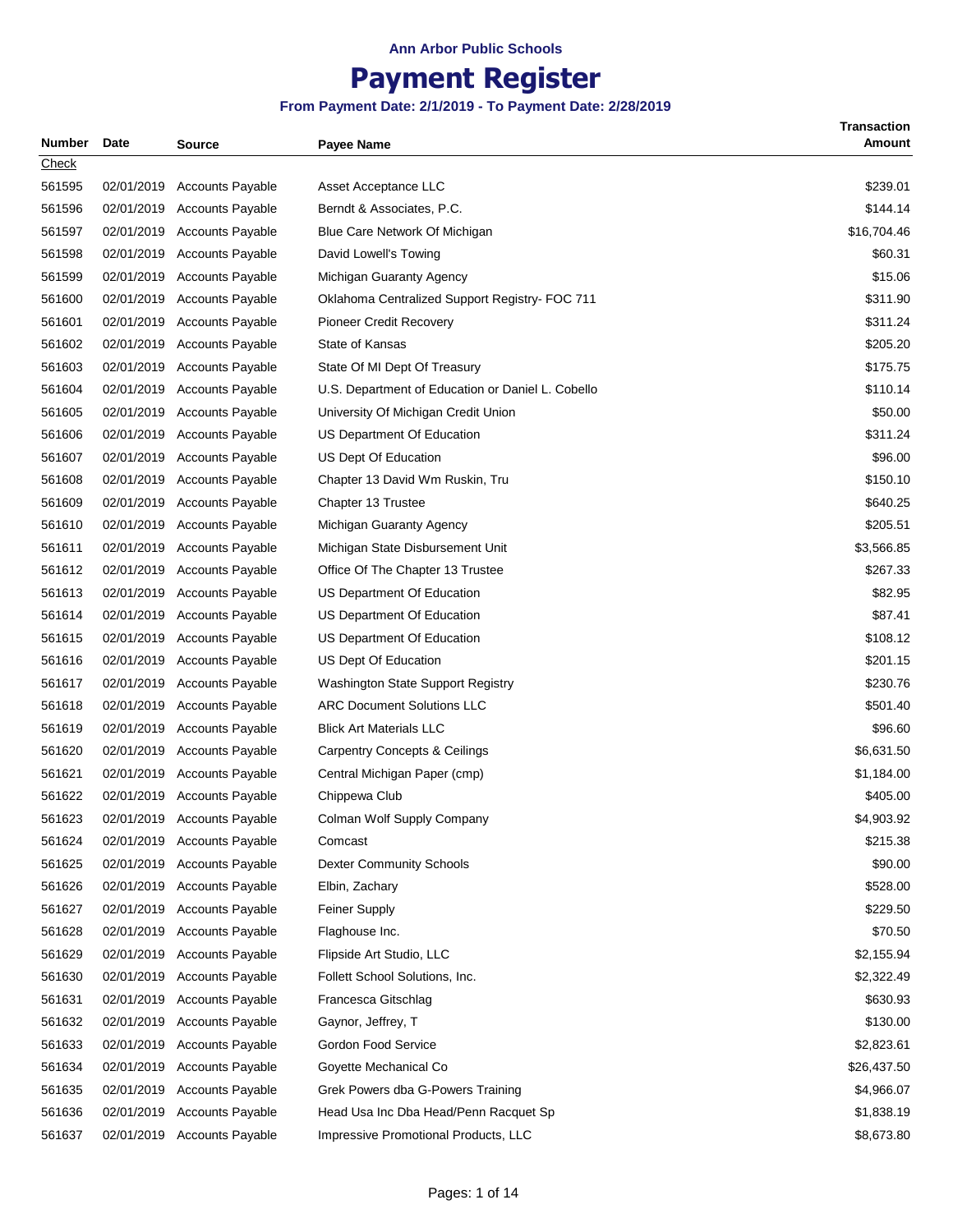# **Payment Register**

| 561638 | 02/01/2019 Accounts Payable | Inspired By Science, LLC                   | \$3,160.34     |
|--------|-----------------------------|--------------------------------------------|----------------|
| 561639 | 02/01/2019 Accounts Payable | J W Pepper & Sons, Inc                     | \$8.99         |
| 561640 | 02/01/2019 Accounts Payable | Johnson, Bryan, Lee                        | \$130.00       |
| 561641 | 02/01/2019 Accounts Payable | Jostens, Inc.                              | \$1,200.00     |
| 561642 | 02/01/2019 Accounts Payable | Kelly-Shaieb, Jessica, Leigh               | \$130.00       |
| 561643 | 02/01/2019 Accounts Payable | Lakeshore Learning Materials               | \$433.52       |
| 561644 | 02/01/2019 Accounts Payable | Lazarus, Rebecca, Ruth                     | \$130.00       |
| 561645 | 02/01/2019 Accounts Payable | Lewis, Ryan, M                             | \$800.00       |
| 561646 | 02/01/2019 Accounts Payable | Little Caesars Pizza                       | \$169.73       |
| 561647 | 02/01/2019 Accounts Payable | McBride, Cierra, Madison                   | \$400.00       |
| 561648 | 02/01/2019 Accounts Payable | Michigan DECA                              | \$10,070.00    |
| 561649 | 02/01/2019 Accounts Payable | Mitchell, Harmony, Tynisha                 | \$130.00       |
| 561650 | 02/01/2019 Accounts Payable | <b>Musical Resources</b>                   | \$852.59       |
| 561651 | 02/01/2019 Accounts Payable | National Energy Control Corporation        | \$2,494.45     |
| 561652 | 02/01/2019 Accounts Payable | NUCO <sub>2</sub> Inc                      | \$421.02       |
| 561653 | 02/01/2019 Accounts Payable | Office Depot                               | \$123.76       |
| 561654 | 02/01/2019 Accounts Payable | Oriental Trading Co.                       | \$418.98       |
| 561655 | 02/01/2019 Accounts Payable | Pearson, Inc.                              | \$904.08       |
| 561656 | 02/01/2019 Accounts Payable | Pioneer Athletic Booster Club              | \$2,004.24     |
| 561657 | 02/01/2019 Accounts Payable | PKSA Ann Arbor, LLC                        | \$1,801.73     |
| 561658 | 02/01/2019 Accounts Payable | Quill Corporation                          | \$4.70         |
| 561659 | 02/01/2019 Accounts Payable | <b>Resolute Protection Specialists</b>     | \$826.50       |
| 561660 | 02/01/2019 Accounts Payable | Runyan Pottery Supply Clio Industrial Park | \$141.80       |
| 561661 | 02/01/2019 Accounts Payable | <b>Rydin Decal</b>                         | \$344.39       |
| 561662 | 02/01/2019 Accounts Payable | S & S Worldwide, Inc.                      | \$209.89       |
| 561663 | 02/01/2019 Accounts Payable | Sax Arts And Crafts                        | \$654.34       |
| 561664 | 02/01/2019 Accounts Payable | School Nurse Supply, Inc.                  | \$98.65        |
| 561665 | 02/01/2019 Accounts Payable | School Specialty Inc*                      | \$265.33       |
| 561666 | 02/01/2019 Accounts Payable | Shar Products Co.                          | \$350.00       |
| 561667 | 02/01/2019 Accounts Payable | Simone Danyiell Lightfoot                  | \$130.00       |
| 561668 | 02/01/2019 Accounts Payable | SP Designs & Manufacturing Inc.            | \$76.88        |
| 561669 | 02/01/2019 Accounts Payable | Sports & Recreation, LLC                   | \$8,117.46     |
| 561670 | 02/01/2019 Accounts Payable | Steve's Custom Signs, Inc.                 | \$566.75       |
| 561671 | 02/01/2019 Accounts Payable | Susan Eunice Baskett                       | \$130.00       |
| 561672 | 02/01/2019 Accounts Payable | Sutton-Kennedy, Talisha                    | \$922.88       |
| 561673 | 02/01/2019 Accounts Payable | Sylvania School City District              | \$170.00       |
| 561674 | 02/01/2019 Accounts Payable | Unit Packaging                             | \$295.63       |
| 561675 | 02/01/2019 Accounts Payable | US Foods, Inc.                             | \$569.07       |
| 561676 | 02/01/2019 Accounts Payable | VS America Inc                             | \$2,379,779.47 |
| 561677 | 02/01/2019 Accounts Payable | Quintana, Jacoba                           | \$159.00       |
| 561678 | 02/01/2019 Accounts Payable | Von Rutte, Rosy                            | \$100.00       |
| 561679 | 02/07/2019 Accounts Payable | A and N Electric, Inc.                     | \$2,323.00     |
| 561680 | 02/07/2019 Accounts Payable | A One Networks Consulting, LLC             | \$825.00       |
| 561681 | 02/07/2019 Accounts Payable | Adams Street Publishing Co.                | \$465.00       |
|        |                             |                                            | \$7,761.83     |
| 561682 | 02/07/2019 Accounts Payable | Ann Arbor Area Transportation Authority    |                |
| 561683 | 02/07/2019 Accounts Payable | Ann Arbor Center For Independent Living    | \$9,920.00     |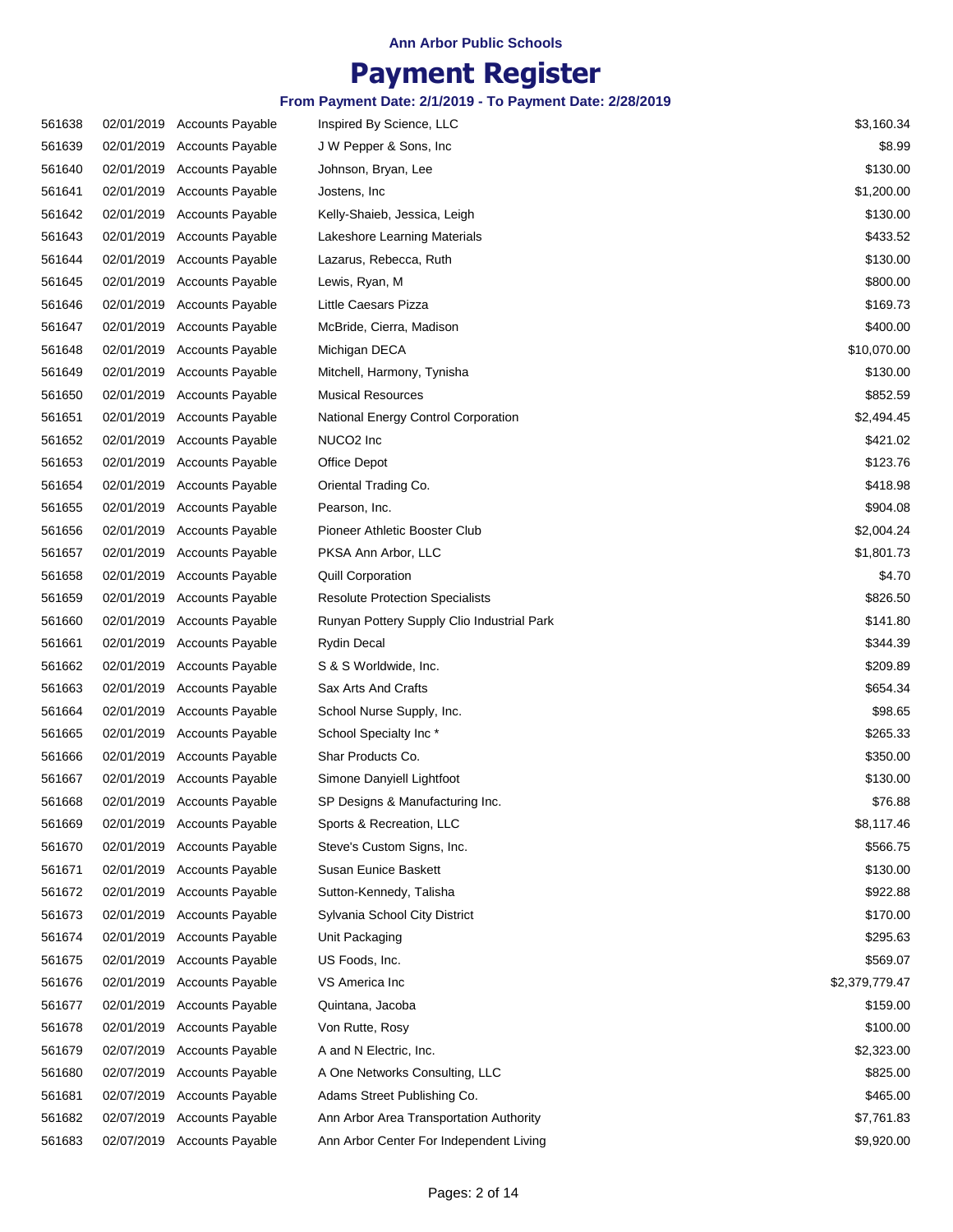# **Payment Register**

| 561684 | 02/07/2019 Accounts Payable | Ann Arbor Welding Supply                                                                         | \$19.22      |
|--------|-----------------------------|--------------------------------------------------------------------------------------------------|--------------|
| 561685 | 02/07/2019 Accounts Payable | Apple Computer Inc                                                                               | \$49.00      |
| 561686 | 02/07/2019 Accounts Payable | <b>Baruzzini Aquatics</b>                                                                        | \$4,800.00   |
| 561687 | 02/07/2019 Accounts Payable | Binell Bros Cutlery & Grinding                                                                   | \$121.00     |
| 561688 | 02/07/2019 Accounts Payable | <b>BLU DE Kalorama Hotel, LLC</b>                                                                | \$4,414.08   |
| 561689 | 02/07/2019 Accounts Payable | BWB Reasonable and Reliable Transportation LLC                                                   | \$25,497.60  |
| 561690 | 02/07/2019 Accounts Payable | Central Michigan Paper (cmp)                                                                     | \$1,184.00   |
| 561691 | 02/07/2019 Accounts Payable | Chartwells, Compass Group USA                                                                    | \$317,159.48 |
| 561692 | 02/07/2019 Accounts Payable | Cintas                                                                                           | \$4,050.00   |
| 561693 | 02/07/2019 Accounts Payable | Clare Kinberg dba Washtenaw Jewish News and Jewish, Community Media of,<br>Washtenaw County, LLC | \$263.00     |
| 561694 | 02/07/2019 Accounts Payable | Clear Rate Communications, Inc.                                                                  | \$4,987.94   |
| 561695 | 02/07/2019 Accounts Payable | <b>Clinton County RESA</b>                                                                       | \$150.00     |
| 561696 | 02/07/2019 Accounts Payable | <b>Complete Production System Inc</b>                                                            | \$1,859.68   |
| 561697 | 02/07/2019 Accounts Payable | Detroit Salt Company Llc                                                                         | \$7,182.63   |
| 561698 | 02/07/2019 Accounts Payable | Discount School Supply                                                                           | \$521.50     |
| 561699 | 02/07/2019 Accounts Payable | Dollar Bill Copying                                                                              | \$29.14      |
| 561700 | 02/07/2019 Accounts Payable | Dummies On The Run Jerry Buffman                                                                 | \$350.00     |
| 561701 | 02/07/2019 Accounts Payable | Fastsigns                                                                                        | \$673.98     |
| 561702 | 02/07/2019 Accounts Payable | Feiner Supply                                                                                    | \$107.90     |
| 561703 | 02/07/2019 Accounts Payable | Ferguson Enterprises, Inc.                                                                       | \$7,877.17   |
| 561704 | 02/07/2019 Accounts Payable | Fingerle Lumber Co.                                                                              | \$1,022.11   |
| 561705 | 02/07/2019 Accounts Payable | Follett School Solutions, Inc.                                                                   | \$438.51     |
| 561706 | 02/07/2019 Accounts Payable | Francesca Gitschlag                                                                              | \$258.69     |
| 561707 | 02/07/2019 Accounts Payable | Fun and Function                                                                                 | \$319.71     |
| 561708 | 02/07/2019 Accounts Payable | Georgetown International Relations Association                                                   | \$2,548.00   |
| 561709 | 02/07/2019 Accounts Payable | Gordon Food Service                                                                              | \$1,722.39   |
| 561710 | 02/07/2019 Accounts Payable | Great Lakes Environmental Service, Inc.                                                          | \$21,992.00  |
| 561711 | 02/07/2019 Accounts Payable | Grek Powers dba G-Powers Training                                                                | \$77.50      |
| 561712 | 02/07/2019 Accounts Payable | Intrastate Distributors, Inc.                                                                    | \$207.03     |
| 561713 | 02/07/2019 Accounts Payable | James Lee Michaels Dba Avery Systems                                                             | \$6,120.00   |
| 561714 | 02/07/2019 Accounts Payable | Jenson, Dale DBA Michigan Feldenkrais                                                            | \$792.62     |
| 561715 | 02/07/2019 Accounts Payable | Kone Incorporated                                                                                | \$6,317.39   |
| 561716 | 02/07/2019 Accounts Payable | Konica Minolta Business Solutions USA, Inc.                                                      | \$2,040.00   |
| 561717 | 02/07/2019 Accounts Payable | Lucks Music Library                                                                              | \$103.46     |
| 561718 | 02/07/2019 Accounts Payable | <b>MACUL</b>                                                                                     | \$229.00     |
| 561719 | 02/07/2019 Accounts Payable | <b>Mediscan Staffing Services</b>                                                                | \$660.00     |
| 561720 | 02/07/2019 Accounts Payable | MI Amateur Softball Association - MASA                                                           | \$2,050.95   |
| 561721 | 02/07/2019 Accounts Payable | Mi Assoc Of Admins Of Spec Ed Maase                                                              | \$40.00      |
| 561722 | 02/07/2019 Accounts Payable | MI School Vocal Music Association District 12                                                    | \$110.00     |
| 561723 | 02/07/2019 Accounts Payable | Michigan Interpreting Services, Inc.                                                             | \$1,008.00   |
| 561724 | 02/07/2019 Accounts Payable | Michigan Transition Services Association, Inc.                                                   | \$1,960.00   |
| 561725 | 02/07/2019 Accounts Payable | MMI-CPR School Tech Repair, LLC                                                                  | \$274.00     |
| 561726 | 02/07/2019 Accounts Payable | MotorCity Metal Artwork LLC                                                                      | \$6,018.97   |
| 561727 | 02/07/2019 Accounts Payable | Nicola's Books/little Professor Westgate                                                         | \$49.60      |
| 561728 | 02/07/2019 Accounts Payable | Office Depot                                                                                     | \$955.53     |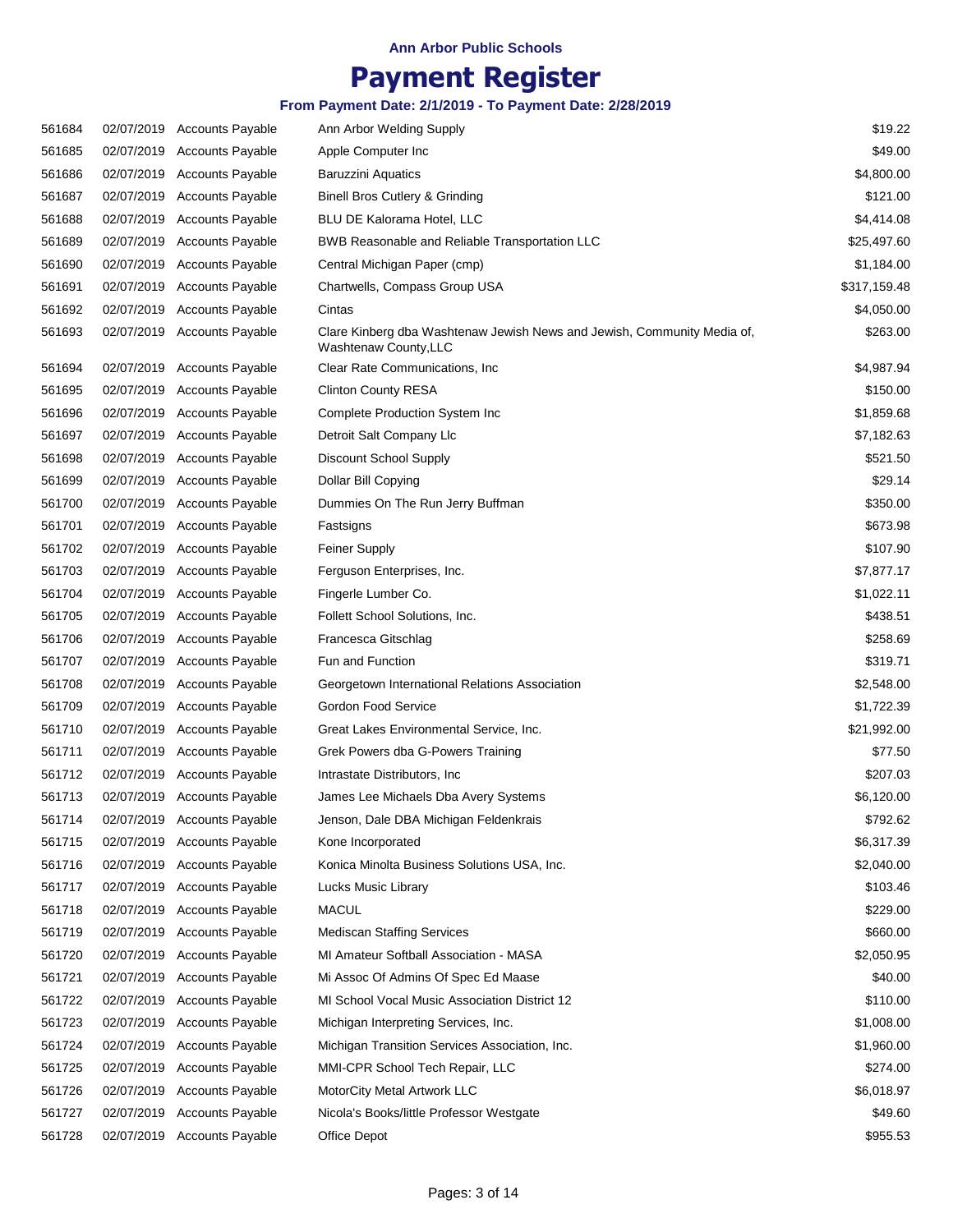# **Payment Register**

| 561729 |            | 02/07/2019 Accounts Payable | <b>OHM Advisors</b>                            | \$8,027.00  |
|--------|------------|-----------------------------|------------------------------------------------|-------------|
| 561730 |            | 02/07/2019 Accounts Payable | Oriental Trading Co.                           | \$174.72    |
| 561731 |            | 02/07/2019 Accounts Payable | PESI, Inc.                                     | \$199.99    |
| 561732 |            | 02/07/2019 Accounts Payable | <b>Philip Whitfield</b>                        | \$850.00    |
| 561733 | 02/07/2019 | <b>Accounts Payable</b>     | Platt Laundromat, LLC                          | \$98.00     |
| 561734 |            | 02/07/2019 Accounts Payable | Precision Data Products, Inc.                  | \$2,376.60  |
| 561735 | 02/07/2019 | <b>Accounts Payable</b>     | Premier Aerial & Fleet Inspections             | \$3,521.53  |
| 561736 |            | 02/07/2019 Accounts Payable | Project Lead The Way, Inc.                     | \$1,314.00  |
| 561737 |            | 02/07/2019 Accounts Payable | <b>Quill Corporation</b>                       | \$2,456.49  |
| 561738 | 02/07/2019 | <b>Accounts Payable</b>     | <b>Resolute Educational Solutions</b>          | \$12,000.00 |
| 561739 | 02/07/2019 | <b>Accounts Payable</b>     | <b>Resolute Protection Specialists</b>         | \$1,273.00  |
| 561740 |            | 02/07/2019 Accounts Payable | RKA Petroleum Companies, Inc.                  | \$25,879.39 |
| 561741 | 02/07/2019 | Accounts Payable            | S & S Worldwide, Inc.                          | \$57.82     |
| 561742 | 02/07/2019 | <b>Accounts Payable</b>     | School Specialty Inc*                          | \$1,339.06  |
| 561743 |            | 02/07/2019 Accounts Payable | Securitas Security Services USA, Inc.          | \$170.50    |
| 561744 |            | 02/07/2019 Accounts Payable | Securitas Security Services USA, Inc.          | \$403.23    |
| 561745 | 02/07/2019 | <b>Accounts Payable</b>     | Shar Products Co.                              | \$23.97     |
| 561746 | 02/07/2019 | <b>Accounts Payable</b>     | Skyline HS Petty Cash or Cory McElmeel         | \$500.00    |
| 561747 | 02/07/2019 | Accounts Payable            | SoundCom                                       | \$270.00    |
| 561748 |            | 02/07/2019 Accounts Payable | Staples Advantage                              | \$412.78    |
| 561749 | 02/07/2019 | <b>Accounts Payable</b>     | Tango Experience - Ann Arbor, LLC              | \$505.44    |
| 561750 |            | 02/07/2019 Accounts Payable | <b>TBP Productions LLP</b>                     | \$360.00    |
| 561751 |            | 02/07/2019 Accounts Payable | The Enrico Group                               | \$8,840.50  |
| 561752 | 02/07/2019 | Accounts Payable            | The F.P. Horak Company                         | \$2,252.45  |
| 561753 |            | 02/07/2019 Accounts Payable | Therapy Shoppe Inc.                            | \$178.01    |
| 561754 |            | 02/07/2019 Accounts Payable | Toshiba Business Solutions Michigan            | \$19,364.87 |
| 561755 |            | 02/07/2019 Accounts Payable | Town & Country Pools                           | \$230.00    |
| 561756 |            | 02/07/2019 Accounts Payable | Tredroc Tire Services, LLC                     | \$4,638.20  |
| 561757 | 02/07/2019 | <b>Accounts Payable</b>     | ULINE, INC.                                    | \$1,345.81  |
| 561758 | 02/07/2019 | <b>Accounts Payable</b>     | Unit Packaging                                 | \$207.90    |
| 561759 |            | 02/07/2019 Accounts Payable | US Foods, Inc.                                 | \$1,278.03  |
| 561760 |            | 02/07/2019 Accounts Payable | Video And Internet Stuff, Llc                  | \$1,525.00  |
| 561761 |            | 02/07/2019 Accounts Payable | W W Williams Midwest Inc.                      | \$700.00    |
| 561762 |            | 02/07/2019 Accounts Payable | W.J. O'Neil Company                            | \$15,737.35 |
| 561763 |            | 02/07/2019 Accounts Payable | We Help Two LLC                                | \$1,200.00  |
| 561764 |            | 02/07/2019 Accounts Payable | Young, Larrea, Alissa                          | \$1,800.00  |
| 561765 |            | 02/07/2019 Accounts Payable | Yunck, Ryan                                    | \$850.00    |
| 561766 | 02/07/2019 | <b>Accounts Payable</b>     | Kim, Kyung                                     | \$85.00     |
|        |            | 02/14/2019 Accounts Payable |                                                |             |
| 561767 |            |                             | Asset Acceptance LLC                           | \$205.82    |
| 561768 | 02/14/2019 | <b>Accounts Payable</b>     | Berndt & Associates, P.C.                      | \$131.07    |
| 561769 | 02/14/2019 | <b>Accounts Payable</b>     | Bureau's Investment Group Portfolio No. 15 LLC | \$246.33    |
| 561770 |            | 02/14/2019 Accounts Payable | David Lowell's Towing                          | \$60.32     |
| 561771 | 02/14/2019 | <b>Accounts Payable</b>     | Davis Vision                                   | \$3,194.58  |
| 561772 | 02/14/2019 | <b>Accounts Payable</b>     | Mea Financial Services Inc. Group Term Life    | \$4,252.26  |
| 561773 |            | 02/14/2019 Accounts Payable | Oklahoma Centralized Support Registry- FOC 711 | \$311.90    |
| 561774 |            | 02/14/2019 Accounts Payable | Pioneer Credit Recovery                        | \$311.24    |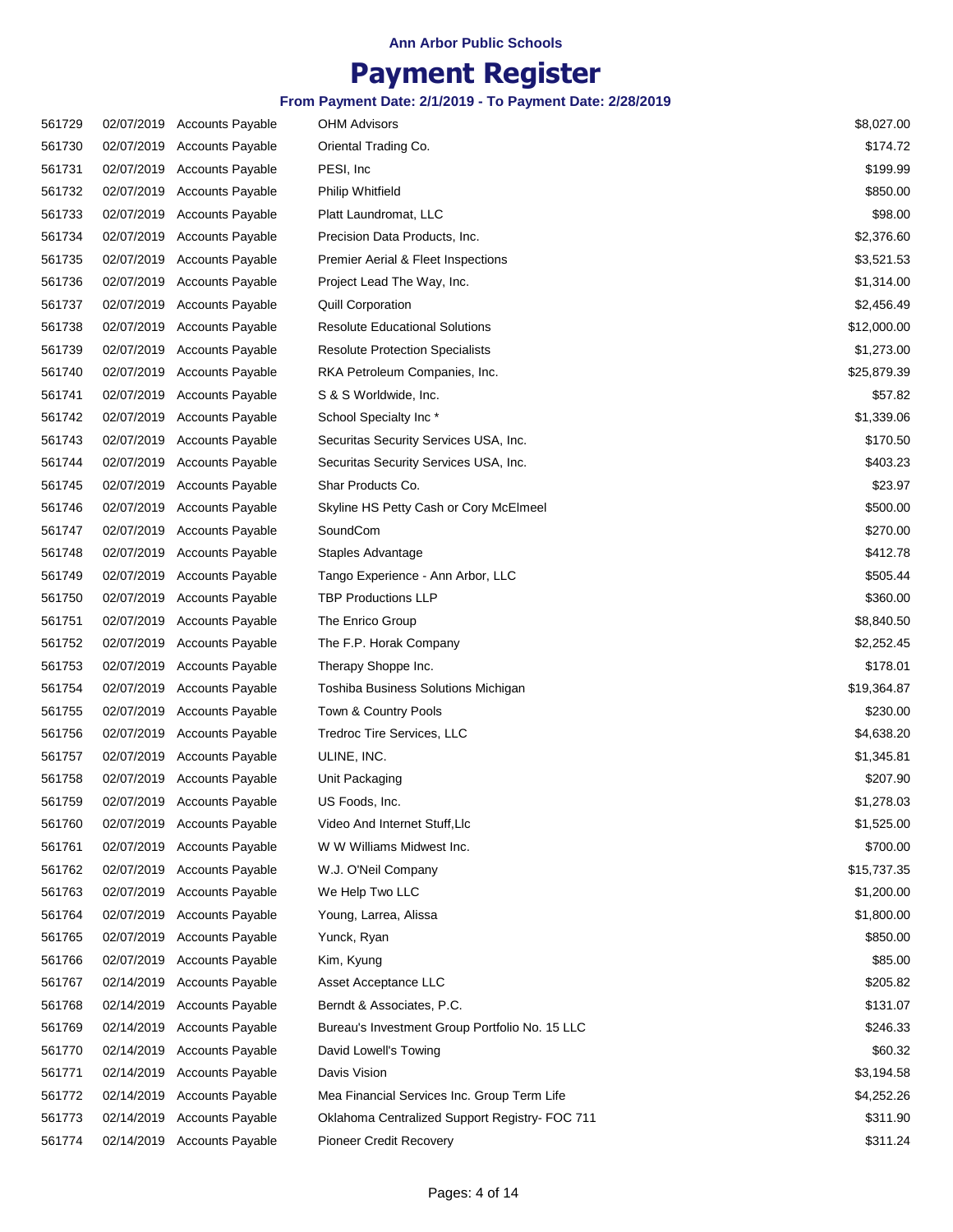### **Payment Register**

| 561775 | 02/14/2019 Accounts Payable | <b>Priority Health</b>                            | \$1,975,928.43 |
|--------|-----------------------------|---------------------------------------------------|----------------|
| 561776 | 02/14/2019 Accounts Payable | Set-Seg (opt & Gtl)                               | \$1,384.28     |
| 561777 | 02/14/2019 Accounts Payable | State of Kansas                                   | \$205.20       |
| 561778 | 02/14/2019 Accounts Payable | State Of MI Dept Of Treasury                      | \$175.75       |
| 561779 | 02/14/2019 Accounts Payable | U.S. Department of Education or Daniel L. Cobello | \$90.20        |
| 561780 | 02/14/2019 Accounts Payable | University Of Michigan Credit Union               | \$50.00        |
| 561781 | 02/14/2019 Accounts Payable | US Department Of Education                        | \$311.24       |
| 561782 | 02/14/2019 Accounts Payable | US Dept Of Education                              | \$96.00        |
| 561783 | 02/14/2019 Accounts Payable | Chapter 13 David Wm Ruskin, Tru                   | \$150.10       |
| 561784 | 02/14/2019 Accounts Payable | Chapter 13 Trustee                                | \$640.25       |
| 561785 | 02/14/2019 Accounts Payable | Michigan Guaranty Agency                          | \$205.51       |
| 561786 | 02/14/2019 Accounts Payable | Michigan State Disbursement Unit                  | \$3,488.59     |
| 561787 | 02/14/2019 Accounts Payable | Office Of The Chapter 13 Trustee                  | \$267.33       |
| 561788 | 02/14/2019 Accounts Payable | US Department Of Education                        | \$101.75       |
| 561789 | 02/14/2019 Accounts Payable | US Department Of Education                        | \$8.79         |
| 561790 | 02/14/2019 Accounts Payable | US Department Of Education                        | \$87.41        |
| 561791 | 02/14/2019 Accounts Payable | US Dept Of Education                              | \$201.16       |
| 561792 | 02/14/2019 Accounts Payable | Washington State Support Registry                 | \$190.99       |
| 561793 | 02/14/2019 Accounts Payable | 1 Stop Better Driving School & Transportation     | \$2,905.20     |
| 561794 | 02/14/2019 Accounts Payable | A and N Electric, Inc.                            | \$11,779.00    |
| 561795 | 02/14/2019 Accounts Payable | Adrian Tecumseh Fence Company                     | \$18,929.29    |
| 561796 | 02/14/2019 Accounts Payable | <b>Advanced Water Treatment</b>                   | \$614.00       |
| 561797 | 02/14/2019 Accounts Payable | Allingham Corporation                             | \$5,127.00     |
| 561798 | 02/14/2019 Accounts Payable | Almohammad, Haidar                                | \$4,075.50     |
| 561799 | 02/14/2019 Accounts Payable | Andersen Material Handling                        | \$198.28       |
| 561800 | 02/14/2019 Accounts Payable | Apple Computer Inc                                | \$723.00       |
| 561801 | 02/14/2019 Accounts Payable | Apply EBP, LLC                                    | \$469.00       |
| 561802 | 02/14/2019 Accounts Payable | Arbor Springs Water                               | \$45.50        |
| 561803 | 02/14/2019 Accounts Payable | Atlas Oil Company                                 | \$1,200.92     |
| 561804 | 02/14/2019 Accounts Payable | Boosey & Hawkes, Inc.                             | \$279.98       |
| 561805 | 02/14/2019 Accounts Payable | Broadspire Services Inc.                          | \$38,022.00    |
| 561806 | 02/14/2019 Accounts Payable | <b>Bulldog Records Management Inc</b>             | \$189.59       |
| 561807 | 02/14/2019 Accounts Payable | <b>Carpentry Concepts &amp; Ceilings</b>          | \$7,451.20     |
| 561808 | 02/14/2019 Accounts Payable | <b>CDW Government LLC</b>                         | \$1,103.24     |
| 561809 | 02/14/2019 Accounts Payable | Central Michigan Paper (cmp)                      | \$2,368.00     |
| 561810 | 02/14/2019 Accounts Payable | Christopher Adam Plomaritas                       | \$850.00       |
| 561811 | 02/14/2019 Accounts Payable | Clark Hill PLC Attorneys At Law                   | \$2,315.00     |
| 561812 | 02/14/2019 Accounts Payable | Colman Wolf Supply Company                        | \$3,270.39     |
| 561813 | 02/14/2019 Accounts Payable | Comcast                                           | \$356.85       |
| 561814 | 02/14/2019 Accounts Payable | <b>Complete Production System Inc</b>             | \$260.00       |
| 561815 | 02/14/2019 Accounts Payable | <b>Constellation New Energy Gas</b>               | \$120,519.87   |
| 561816 | 02/14/2019 Accounts Payable | Courtyard Ann Arbor                               | \$2,362.50     |
| 561817 | 02/14/2019 Accounts Payable | Crary, Emily                                      | \$1,500.00     |
| 561818 | 02/14/2019 Accounts Payable | CrisisGo, Inc.                                    | \$31,710.00    |
| 561819 | 02/14/2019 Accounts Payable | Crutchfield, Kerwood, T                           | \$900.00       |
| 561820 | 02/14/2019 Accounts Payable | Detroit Edison Or Dte Energy                      | \$100,421.83   |
|        |                             |                                                   |                |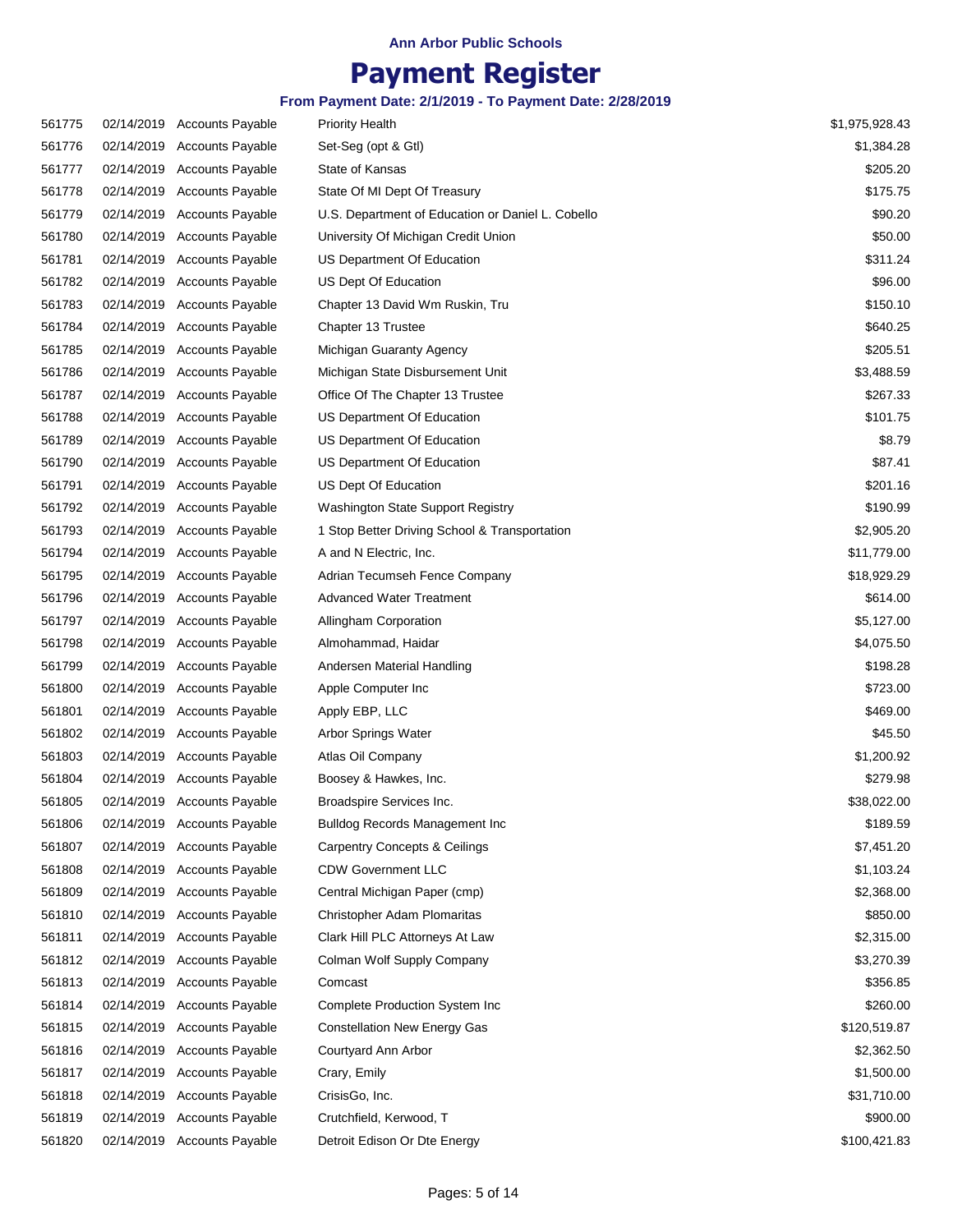### **Payment Register**

| 561821 | 02/14/2019 Accounts Payable | Detroit Edison Or Dte Energy Company        | \$633.06     |
|--------|-----------------------------|---------------------------------------------|--------------|
| 561822 | 02/14/2019 Accounts Payable | Detroit Salt Company Llc                    | \$4,822.22   |
| 561823 | 02/14/2019 Accounts Payable | Dihydro Services Inc                        | \$212.00     |
| 561824 | 02/14/2019 Accounts Payable | Dollar Bill Copying                         | \$12,392.44  |
| 561825 | 02/14/2019 Accounts Payable | Dte Energy                                  | \$9,105.11   |
| 561826 | 02/14/2019 Accounts Payable | Eastern Michigan University Psychology Dept | \$60.00      |
| 561827 | 02/14/2019 Accounts Payable | Enterprise Rent-A-Car                       | \$234.98     |
| 561828 | 02/14/2019 Accounts Payable | Environmental Consulting & Tech. Inc-ECT    | \$750.00     |
| 561829 | 02/14/2019 Accounts Payable | Ferguson Enterprises, Inc.                  | \$13,414.74  |
| 561830 | 02/14/2019 Accounts Payable | Follett School Solutions, Inc.              | \$108.74     |
| 561831 | 02/14/2019 Accounts Payable | <b>Foundation Building Materials</b>        | \$1,612.80   |
| 561832 | 02/14/2019 Accounts Payable | Goyette Mechanical Co                       | \$169,568.41 |
| 561833 | 02/14/2019 Accounts Payable | Grainger                                    | \$5,714.22   |
| 561834 | 02/14/2019 Accounts Payable | Great Lakes Environmental Service, Inc.     | \$94,217.00  |
| 561835 | 02/14/2019 Accounts Payable | Guardian Plumbing & Heating, Inc.           | \$7,850.00   |
| 561836 | 02/14/2019 Accounts Payable | Horizon Software International              | \$19,466.12  |
| 561837 | 02/14/2019 Accounts Payable | J W Pepper & Sons, Inc                      | \$62.00      |
| 561838 | 02/14/2019 Accounts Payable | Johnstone Supply Detroit Group              | \$2,084.34   |
| 561839 | 02/14/2019 Accounts Payable | Konica Minolta Business Solutions USA, Inc. | \$1,082.50   |
| 561840 | 02/14/2019 Accounts Payable | Let's Go Transportation Services            | \$6,142.50   |
| 561841 | 02/14/2019 Accounts Payable | Lloyd, Katherine, Johnson                   | \$500.00     |
| 561842 | 02/14/2019 Accounts Payable | Lowe's Home Centers, Inc.                   | \$709.54     |
| 561843 | 02/14/2019 Accounts Payable | Lucks Music Library                         | \$501.97     |
| 561844 | 02/14/2019 Accounts Payable | <b>Madison Electric</b>                     | \$1,880.00   |
| 561845 | 02/14/2019 Accounts Payable | ManageBac Inc DBA Faria Systems Inc.        | \$7,045.00   |
| 561846 | 02/14/2019 Accounts Payable | Master Teacher, The                         | \$9,499.00   |
| 561847 | 02/14/2019 Accounts Payable | <b>Math Solutions</b>                       | \$307.85     |
| 561848 | 02/14/2019 Accounts Payable | Mediation Training & Consultation Institute | \$250.00     |
| 561849 | 02/14/2019 Accounts Payable | <b>Mediscan Staffing Services</b>           | \$1,310.00   |
| 561850 | 02/14/2019 Accounts Payable | <b>Metro Waste Service</b>                  | \$680.00     |
| 561851 | 02/14/2019 Accounts Payable | Mi Assoc Of Admins Of Spec Ed Maase         | \$200.00     |
| 561852 | 02/14/2019 Accounts Payable | Michigan DECA                               | \$610.00     |
| 561853 | 02/14/2019 Accounts Payable | Michigan Power Rodding, Inc.                | \$2,118.00   |
| 561854 | 02/14/2019 Accounts Payable | Midwestern Consulting Inc-Mci               | \$2,547.75   |
| 561855 | 02/14/2019 Accounts Payable | <b>MLive Media Group</b>                    | \$128.25     |
| 561856 | 02/14/2019 Accounts Payable | NCS Pearson, Inc.                           | \$993.83     |
| 561857 | 02/14/2019 Accounts Payable | Network Reporting Wc                        | \$4,467.58   |
| 561858 | 02/14/2019 Accounts Payable | NUCO <sub>2</sub> Inc                       | \$626.49     |
| 561859 | 02/14/2019 Accounts Payable | Office Depot                                | \$180.23     |
| 561860 | 02/14/2019 Accounts Payable | <b>Pediatric Therapy Associates</b>         | \$37,776.75  |
| 561861 | 02/14/2019 Accounts Payable | Precision Exams, LLC                        | \$1,056.00   |
| 561862 | 02/14/2019 Accounts Payable | <b>PSAT</b>                                 | \$5,084.00   |
| 561863 | 02/14/2019 Accounts Payable | Quill Corporation                           | \$83.97      |
| 561864 | 02/14/2019 Accounts Payable | Roberts Installation & Repair               | \$4,466.00   |
|        | 02/14/2019 Accounts Payable | Rovin Ceramics                              | \$102.00     |
| 561865 |                             |                                             |              |
| 561866 | 02/14/2019 Accounts Payable | Saline Area Schools                         | \$2,138.40   |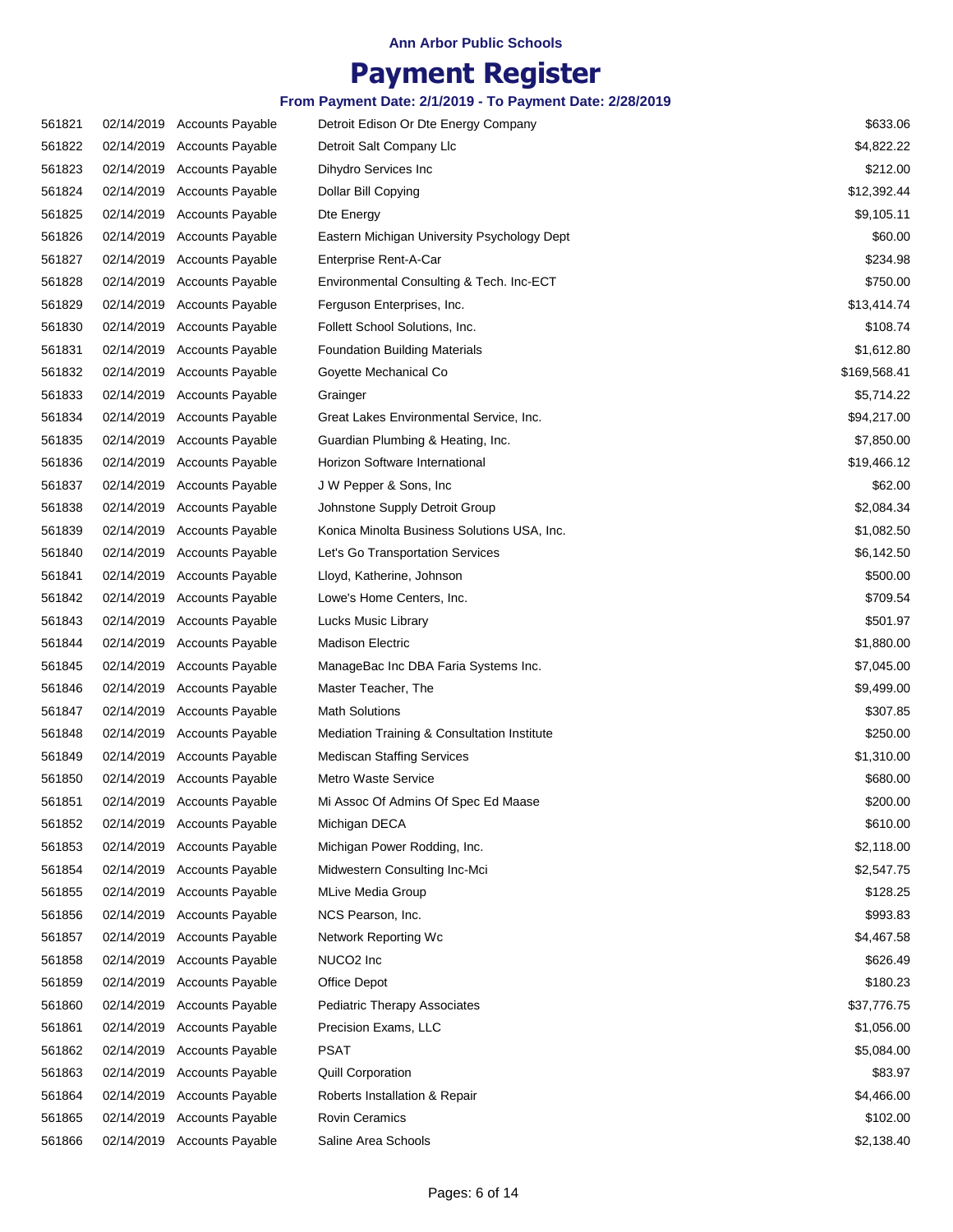## **Payment Register**

| 561867 | 02/14/2019 Accounts Payable | Sax Arts And Crafts                                | \$422.91    |
|--------|-----------------------------|----------------------------------------------------|-------------|
| 561868 | 02/14/2019 Accounts Payable | Seaholm High School                                | \$209.00    |
| 561869 | 02/14/2019 Accounts Payable | Service Pro Plumbing & Environmental Contracting I | \$709.28    |
| 561870 | 02/14/2019 Accounts Payable | Shamrock Floor Inc                                 | \$789.64    |
| 561871 | 02/14/2019 Accounts Payable | Shar Products Co.                                  | \$83.70     |
| 561872 | 02/14/2019 Accounts Payable | Showell, Justin-Hosa                               | \$500.00    |
| 561873 | 02/14/2019 Accounts Payable | Singapore Math Inc.                                | \$367.90    |
| 561874 | 02/14/2019 Accounts Payable | <b>SME</b>                                         | \$551.25    |
| 561875 | 02/14/2019 Accounts Payable | Stevens Disposal & Recycling Services Inc          | \$105.00    |
| 561876 | 02/14/2019 Accounts Payable | Sunbelt & Staffing                                 | \$1,646.00  |
| 561877 | 02/14/2019 Accounts Payable | Superior Lawn Care & Snow Removal, LLC             | \$51,930.00 |
| 561878 | 02/14/2019 Accounts Payable | The Heaney Group                                   | \$1,983.42  |
| 561879 | 02/14/2019 Accounts Payable | <b>Tierney Brothers Inc</b>                        | \$499.00    |
| 561880 | 02/14/2019 Accounts Payable | Total Armored Car Service, Inc.                    | \$211.42    |
| 561881 | 02/14/2019 Accounts Payable | Unit Packaging                                     | \$256.65    |
| 561882 | 02/14/2019 Accounts Payable | United Sonz Inc.                                   | \$737.50    |
| 561883 | 02/14/2019 Accounts Payable | <b>University Musical Society</b>                  | \$2,128.00  |
| 561884 | 02/14/2019 Accounts Payable | US Foods, Inc.                                     | \$248.94    |
| 561885 | 02/14/2019 Accounts Payable | Video And Internet Stuff, Llc                      | \$2,937.50  |
| 561886 | 02/14/2019 Accounts Payable | W.J. O'Neil Company                                | \$24,673.15 |
| 561887 | 02/14/2019 Accounts Payable | <b>Washington Music Center</b>                     | \$56,868.00 |
| 561888 | 02/14/2019 Accounts Payable | <b>Washtenaw Communications</b>                    | \$39.95     |
| 561889 | 02/14/2019 Accounts Payable | Zoom Video Communications Inc.                     | \$3,200.00  |
| 561890 | 02/14/2019 Accounts Payable | Erhart, Amanda                                     | \$161.00    |
| 561891 | 02/21/2019 Accounts Payable | 1 Stop Better Driving School & Transportation      | \$13,133.33 |
| 561892 | 02/21/2019 Accounts Payable | A and N Electric, Inc.                             | \$1,616.00  |
| 561893 | 02/21/2019 Accounts Payable | A-1 Rental Inc                                     | \$217.60    |
| 561894 | 02/21/2019 Accounts Payable | Adrian Tecumseh Fence Company                      | \$971.78    |
| 561895 | 02/21/2019 Accounts Payable | <b>Advanced Water Treatment</b>                    | \$419.00    |
| 561896 | 02/21/2019 Accounts Payable | <b>AFLAC</b>                                       | \$8,245.98  |
| 561897 | 02/21/2019 Accounts Payable | American Red Cross                                 | \$1,110.00  |
| 561898 | 02/21/2019 Accounts Payable | Amsterdam Printing & Litho Corp                    | \$147.56    |
| 561899 | 02/21/2019 Accounts Payable | Ann Arbor Observer                                 | \$90.00     |
| 561900 | 02/21/2019 Accounts Payable | Ann Arbor Welding Supply                           | \$97.80     |
| 561901 | 02/21/2019 Accounts Payable | Apple Computer Inc                                 | \$49.95     |
| 561902 | 02/21/2019 Accounts Payable | Apple Computer Inc Professional Service            | \$166.90    |
| 561903 | 02/21/2019 Accounts Payable | Arbor Chess                                        | \$11,983.31 |
| 561904 | 02/21/2019 Accounts Payable | Arbor Springs Water                                | \$19.50     |
| 561905 | 02/21/2019 Accounts Payable | <b>ARC Document Solutions LLC</b>                  | \$148.46    |
| 561906 | 02/21/2019 Accounts Payable | AT&T                                               | \$62.37     |
| 561907 | 02/21/2019 Accounts Payable | AT&T LEC Services Billing                          | \$93.17     |
| 561908 | 02/21/2019 Accounts Payable | <b>Baruzzini Aquatics</b>                          | \$11,850.00 |
| 561909 | 02/21/2019 Accounts Payable | Binnicker, Griffin                                 | \$500.00    |
| 561910 | 02/21/2019 Accounts Payable | <b>Blick Art Materials LLC</b>                     | \$822.84    |
| 561911 | 02/21/2019 Accounts Payable | Busch's Valuland-Main St                           | \$41.10     |
| 561912 | 02/21/2019 Accounts Payable | Care Transport Inc.                                | \$29,465.00 |
|        |                             |                                                    |             |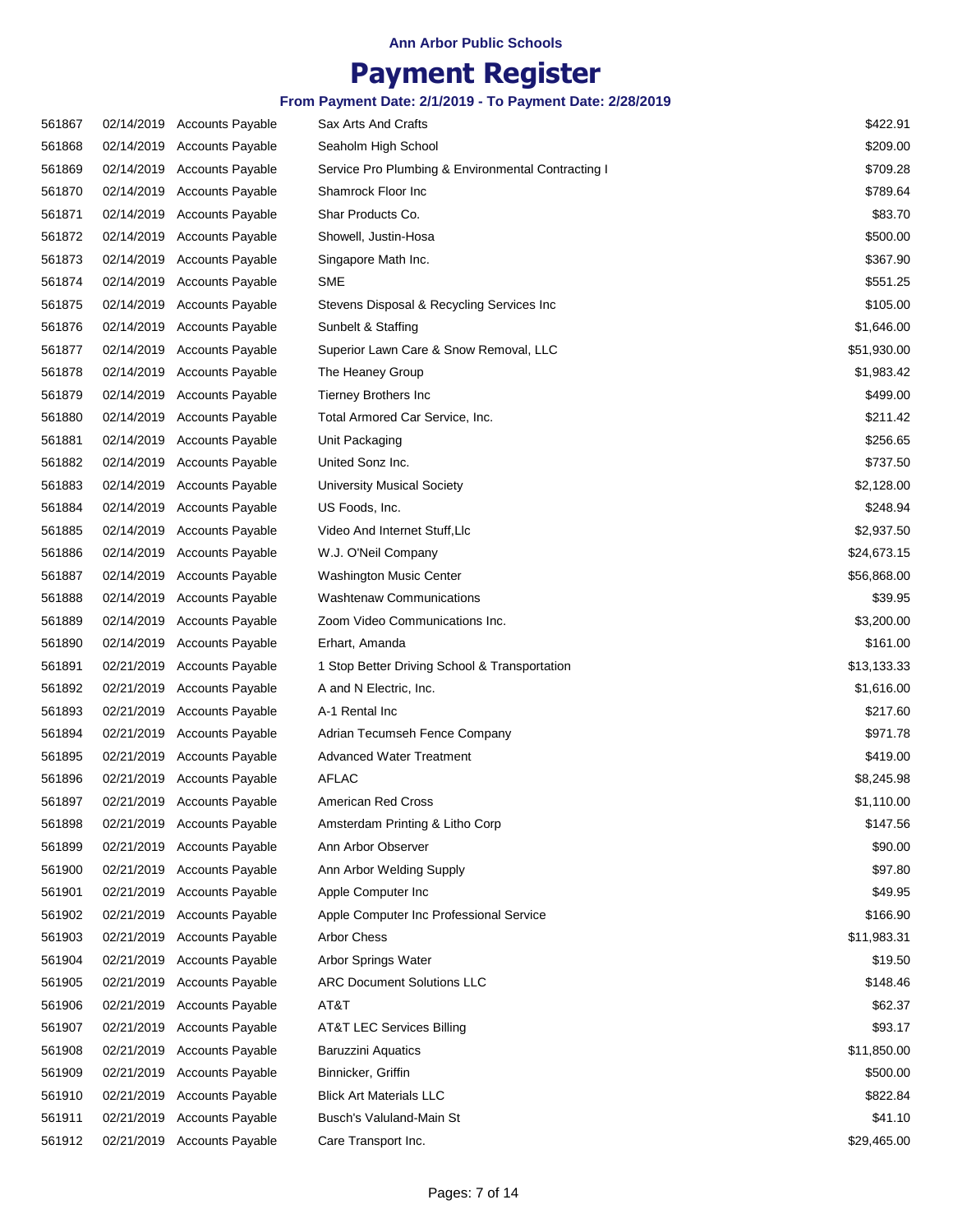### **Payment Register**

| 561913 | 02/21/2019 Accounts Payable | Carl Gunderson Dba Simply Holistic Fitn       | \$1,227.79   |
|--------|-----------------------------|-----------------------------------------------|--------------|
| 561914 | 02/21/2019 Accounts Payable | <b>Carpentry Concepts &amp; Ceilings</b>      | \$1,220.08   |
| 561915 | 02/21/2019 Accounts Payable | <b>CDW Government LLC</b>                     | \$743.07     |
| 561916 | 02/21/2019 Accounts Payable | Cellco Partnership Dba Verizon Wireless       | \$11,711.30  |
| 561917 | 02/21/2019 Accounts Payable | Cendrowski, Chelsea                           | \$852.26     |
| 561918 | 02/21/2019 Accounts Payable | Central Michigan Paper (cmp)                  | \$3,552.00   |
| 561919 | 02/21/2019 Accounts Payable | Ceridian Corporation/Lifeworks                | \$5,714.55   |
| 561920 | 02/21/2019 Accounts Payable | Chartwells, Compass Group USA                 | \$329,176.44 |
| 561921 | 02/21/2019 Accounts Payable | Cintas                                        | \$8,048.48   |
| 561922 | 02/21/2019 Accounts Payable | Cintas                                        | \$4,039.89   |
| 561923 | 02/21/2019 Accounts Payable | City Of Ann Arbor Police Dept.                | \$2,456.58   |
| 561924 | 02/21/2019 Accounts Payable | Collins And Blaha, P.C.                       | \$17,869.50  |
| 561925 | 02/21/2019 Accounts Payable | Colman Wolf Supply Company                    | \$6,043.24   |
| 561926 | 02/21/2019 Accounts Payable | Comcast                                       | \$205.38     |
| 561927 | 02/21/2019 Accounts Payable | <b>Complete Production System Inc</b>         | \$1,653.82   |
| 561928 | 02/21/2019 Accounts Payable | Custom Resources, LLC                         | \$675.00     |
| 561929 | 02/21/2019 Accounts Payable | Daktronics Inc <sup>**</sup>                  | \$3,605.00   |
| 561930 | 02/21/2019 Accounts Payable | Detroit Edison Or Dte Energy                  | \$81,259.61  |
| 561931 | 02/21/2019 Accounts Payable | Don Johnston Inc                              | \$28,026.00  |
| 561932 | 02/21/2019 Accounts Payable | Dte Energy                                    | \$23,686.91  |
| 561933 | 02/21/2019 Accounts Payable | Eastern Michigan University Psychology Dept   | \$120.00     |
| 561934 | 02/21/2019 Accounts Payable | Edvotek Inc. The Biotechnology Ed             | \$323.40     |
| 561935 | 02/21/2019 Accounts Payable | EMU Cashiers Office Student Business Ser      | \$3,250.40   |
| 561936 | 02/21/2019 Accounts Payable | Enterprise Rent-A-Car                         | \$384.82     |
| 561937 | 02/21/2019 Accounts Payable | <b>Environmental Support Services Ltd</b>     | \$1,512.00   |
| 561938 | 02/21/2019 Accounts Payable | Estate of Elena B. Flores                     | \$610.38     |
| 561939 | 02/21/2019 Accounts Payable | Fiber Link Inc.                               | \$2,072.50   |
| 561940 | 02/21/2019 Accounts Payable | Flinn Scientific Co.                          | \$483.05     |
| 561941 | 02/21/2019 Accounts Payable | Follett School Solutions, Inc.                | \$3,056.87   |
| 561942 | 02/21/2019 Accounts Payable | Format Framing and Gallery Inc.               | \$183.61     |
| 561943 | 02/21/2019 Accounts Payable | Fun and Function                              | \$309.53     |
| 561944 | 02/21/2019 Accounts Payable | Gaus Systems LLC                              | \$7,200.00   |
| 561945 | 02/21/2019 Accounts Payable | <b>GCA Education Services, Inc.</b>           | \$12,585.87  |
| 561946 | 02/21/2019 Accounts Payable | Gordon Food Service                           | \$1,501.26   |
| 561947 | 02/21/2019 Accounts Payable | <b>Graduation Alliance</b>                    | \$27,500.00  |
| 561948 | 02/21/2019 Accounts Payable | <b>Grass Lake Community Schools</b>           | \$50.00      |
| 561949 | 02/21/2019 Accounts Payable | Greene, Colleen, Mary                         | \$306.44     |
| 561950 | 02/21/2019 Accounts Payable | Grek Powers dba G-Powers Training             | \$374.15     |
| 561951 | 02/21/2019 Accounts Payable | H.V. Burton Company                           | \$7,250.89   |
|        |                             |                                               |              |
| 561952 | 02/21/2019 Accounts Payable | <b>Heaney General Contracting</b>             | \$24,821.00  |
| 561953 | 02/21/2019 Accounts Payable | Heinemann Greenwood Publishing                | \$860.75     |
| 561954 | 02/21/2019 Accounts Payable | Herald Publishing-Commercial Pcard - Printing | \$660.00     |
| 561955 | 02/21/2019 Accounts Payable | Hilton Garden Inn M Street                    | \$7,169.43   |
| 561956 | 02/21/2019 Accounts Payable | Hulings and Associate, LLC                    | \$3,505.72   |
| 561957 | 02/21/2019 Accounts Payable | Huron High School Petty Cash or, Janet        | \$500.00     |
| 561958 | 02/21/2019 Accounts Payable | Impressive Promotional Products, LLC          | \$3,797.30   |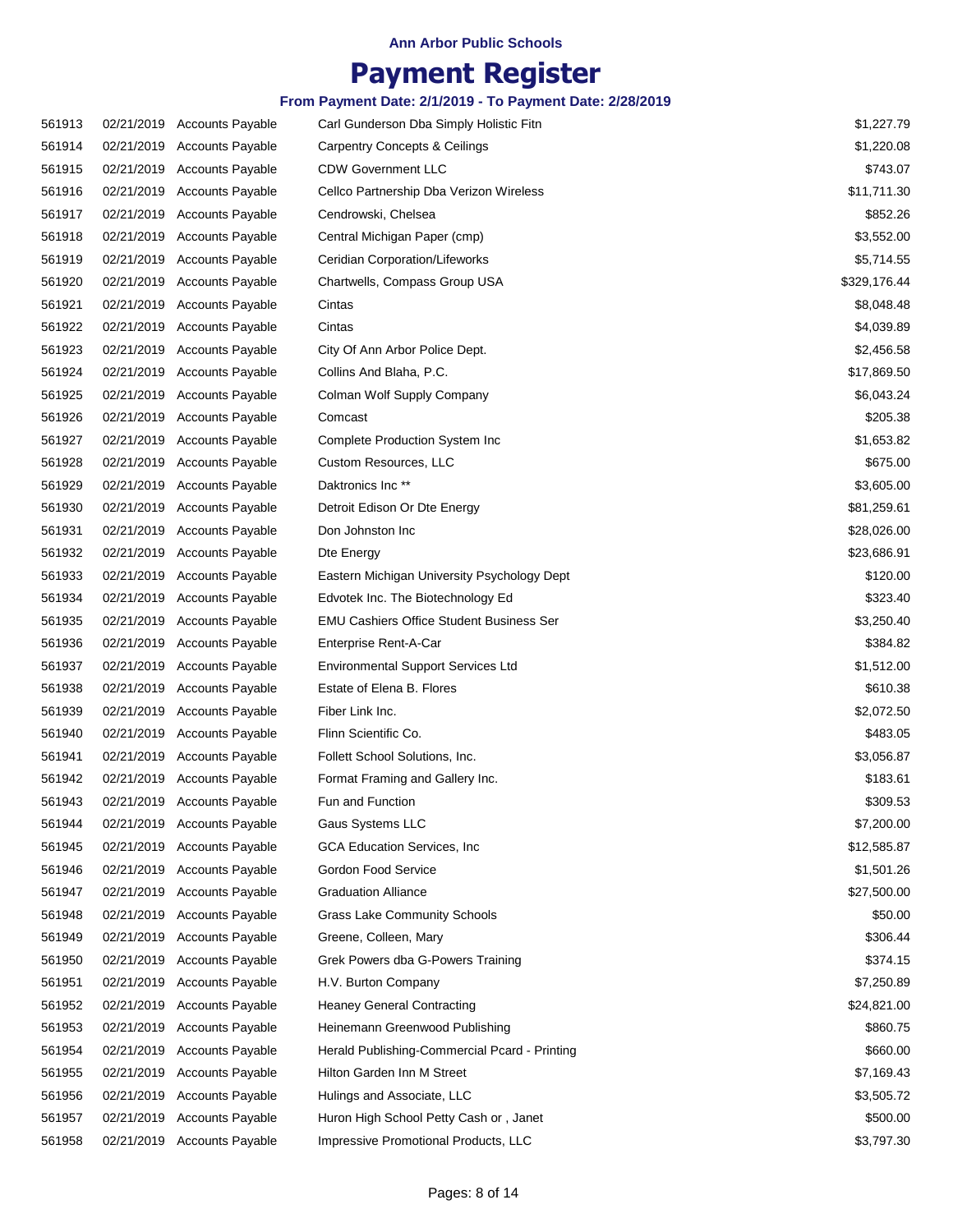### **Payment Register**

| 561959 | 02/21/2019 Accounts Payable | Jenson, Dale DBA Michigan Feldenkrais       | \$458.16     |
|--------|-----------------------------|---------------------------------------------|--------------|
| 561960 | 02/21/2019 Accounts Payable | Johnson Controls Inc                        | \$6,900.00   |
| 561961 | 02/21/2019 Accounts Payable | Johnstone Supply Detroit Group              | \$112.70     |
| 561962 | 02/21/2019 Accounts Payable | Jones, Gwyn, Ann                            | \$425.26     |
| 561963 | 02/21/2019 Accounts Payable | Lazarus, Rebecca, Ruth                      | \$18.56      |
| 561964 | 02/21/2019 Accounts Payable | Learning Gizmos, Inc.                       | \$189.00     |
| 561965 | 02/21/2019 Accounts Payable | Let's Go Transportation Services            | \$2,785.75   |
| 561966 | 02/21/2019 Accounts Payable | Love2Achieve                                | \$4,163.25   |
| 561967 | 02/21/2019 Accounts Payable | <b>Lucks Music Library</b>                  | \$167.08     |
| 561968 | 02/21/2019 Accounts Payable | <b>Madonna University</b>                   | \$70.00      |
| 561969 | 02/21/2019 Accounts Payable | Marcia Brenner Associates, LLC              | \$640.00     |
| 561970 | 02/21/2019 Accounts Payable | Meridian Winds LLC                          | \$210.00     |
| 561971 | 02/21/2019 Accounts Payable | Messa (370)                                 | \$508,246.31 |
| 561972 | 02/21/2019 Accounts Payable | Metro Delivery, Inc.                        | \$72.43      |
| 561973 | 02/21/2019 Accounts Payable | Metro Waste Service                         | \$1,020.00   |
| 561974 | 02/21/2019 Accounts Payable | Michael Harrington                          | \$850.00     |
| 561975 | 02/21/2019 Accounts Payable | Michigan DECA                               | \$970.00     |
| 561976 | 02/21/2019 Accounts Payable | Michigan Power Rodding, Inc.                | \$1,492.00   |
| 561977 | 02/21/2019 Accounts Payable | Michigan School Business Officials/MSBO     | \$80.00      |
| 561978 | 02/21/2019 Accounts Payable | Microdata Systems Ltd                       | \$500.00     |
| 561979 | 02/21/2019 Accounts Payable | <b>MLive Media Group</b>                    | \$391.63     |
| 561980 | 02/21/2019 Accounts Payable | MMI-CPR School Tech Repair, LLC             | \$1,602.00   |
| 561981 | 02/21/2019 Accounts Payable | Neff Company                                | \$3,364.80   |
| 561982 | 02/21/2019 Accounts Payable | NeoFunds by Neopost                         | \$2,845.52   |
| 561983 | 02/21/2019 Accounts Payable | NUCO <sub>2</sub> Inc                       | \$152.39     |
| 561984 | 02/21/2019 Accounts Payable | Office Depot                                | \$3,270.95   |
| 561985 | 02/21/2019 Accounts Payable | Pittsfield Charter Township                 | \$96.04      |
| 561986 | 02/21/2019 Accounts Payable | Platt Laundromat, LLC                       | \$99.00      |
| 561987 | 02/21/2019 Accounts Payable | Precision Data Products, Inc.               | \$209.70     |
| 561988 | 02/21/2019 Accounts Payable | <b>PSAT</b>                                 | \$5,804.00   |
| 561989 | 02/21/2019 Accounts Payable | <b>Quill Corporation</b>                    | \$12.58      |
| 561990 | 02/21/2019 Accounts Payable | <b>Resolute Protection Specialists</b>      | \$608.00     |
| 561991 | 02/21/2019 Accounts Payable | Rightsize Facility Performance of IL, LLP   | \$1,350.00   |
| 561992 | 02/21/2019 Accounts Payable | RL Deppmann Company                         | \$8,097.04   |
| 561993 | 02/21/2019 Accounts Payable | Safety Kleen                                | \$1,369.34   |
| 561994 | 02/21/2019 Accounts Payable | Scholastic Inc                              | \$329.68     |
| 561995 | 02/21/2019 Accounts Payable | School Nurse Supply, Inc.                   | \$338.95     |
| 561997 | 02/21/2019 Accounts Payable | ScreenLine, LLC                             | \$190.00     |
| 561998 | 02/21/2019 Accounts Payable | Service Sports, Inc.                        | \$36.00      |
| 561999 | 02/21/2019 Accounts Payable | Skyline Athletic Booster Club C/o Treasurer | \$273.60     |
| 562000 | 02/21/2019 Accounts Payable | Smith, Owen, Clair                          | \$400.00     |
| 562001 | 02/21/2019 Accounts Payable | Staples Advantage                           | \$301.15     |
| 562002 | 02/21/2019 Accounts Payable | Stone & Dirt                                | \$3,165.00   |
| 562003 | 02/21/2019 Accounts Payable | Sunglo Restoration Svcs Inc                 | \$7,467.23   |
| 562004 | 02/21/2019 Accounts Payable | Susan Eunice Baskett                        | \$241.92     |
| 562005 | 02/21/2019 Accounts Payable | <b>Team Sports</b>                          | \$1,349.19   |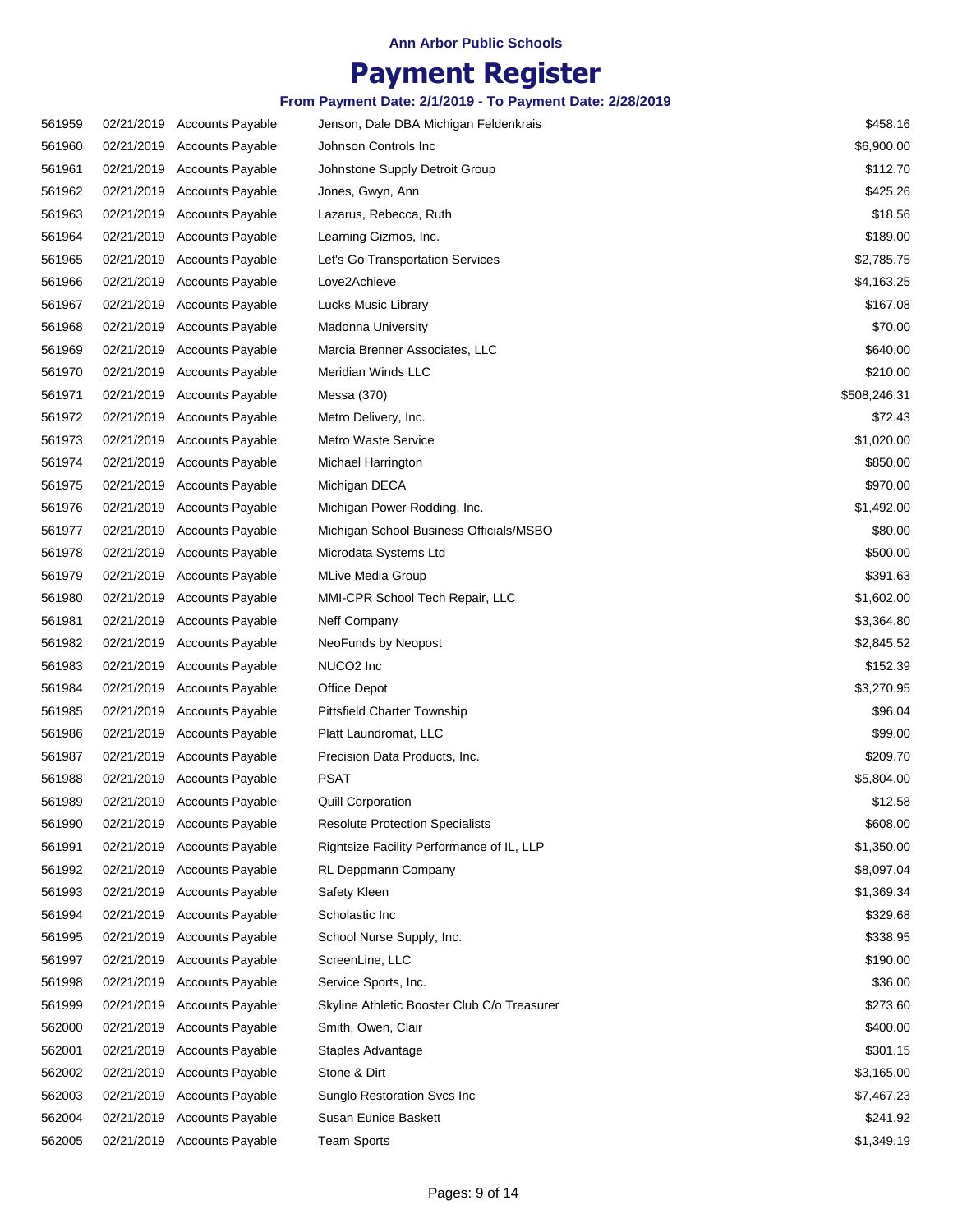### **Payment Register**

| 562006           |            | 02/21/2019 Accounts Payable                                | The Regents Of the Univ of Mich                                                         | \$6,000.00           |
|------------------|------------|------------------------------------------------------------|-----------------------------------------------------------------------------------------|----------------------|
| 562007           |            | 02/21/2019 Accounts Payable                                | The Regents of the University of Michigan                                               | \$12,000.00          |
| 562008           |            | 02/21/2019 Accounts Payable                                | The University of Michigan                                                              | \$3,250.40           |
| 562009           |            | 02/21/2019 Accounts Payable                                | Town & Country Pools                                                                    | \$638.00             |
| 562010           |            | 02/21/2019 Accounts Payable                                | UA 190-IBEW 252, LLC                                                                    | \$800.00             |
| 562011           |            | 02/21/2019 Accounts Payable                                | Underground Printing                                                                    | \$700.90             |
| 562012           |            | 02/21/2019 Accounts Payable                                | Unemployment Insurance Agency Dept Of Labor (08095                                      | \$31,101.93          |
| 562013           |            | 02/21/2019 Accounts Payable                                | Unit Packaging                                                                          | \$480.85             |
| 562014           |            | 02/21/2019 Accounts Payable                                | University of Michigan, MedSport                                                        | \$6,000.00           |
| 562015           |            | 02/21/2019 Accounts Payable                                | Unum Life Insurance Company Of America                                                  | \$3,946.49           |
| 562016           |            | 02/21/2019 Accounts Payable                                | Unum Long/Short Term Insurance Company Of America                                       | \$12,516.57          |
| 562017           |            | 02/21/2019 Accounts Payable                                | Virco Inc.                                                                              | \$6,098.40           |
| 562018           |            | 02/21/2019 Accounts Payable                                | Wasentha Young dba Peaceful Dragon School                                               | \$1,089.68           |
| 562019           |            | 02/21/2019 Accounts Payable                                | Washington Music Center                                                                 | \$52,973.00          |
| 562020           |            | 02/21/2019 Accounts Payable                                | Washtenaw County Treasurer Office                                                       | \$3,868.82           |
| 562021           |            | 02/21/2019 Accounts Payable                                | Waste Management                                                                        | \$1,420.18           |
| 562022           |            | 02/21/2019 Accounts Payable                                | Paradigm Equities Inc                                                                   | \$28,163.12          |
| 562023           |            | 02/21/2019 Accounts Payable                                | Dinkelmann, Karl                                                                        | \$59.00              |
| 562024           |            | 02/21/2019 Accounts Payable                                | Graddy, Kathleen                                                                        | \$25.00              |
| 562025           |            | 02/21/2019 Accounts Payable                                | McNally, Anne                                                                           | \$65.00              |
| 562026           |            | 02/27/2019 Accounts Payable                                | Asset Acceptance LLC                                                                    | \$238.45             |
| 562027           |            | 02/27/2019 Accounts Payable                                | Berndt & Associates, P.C.                                                               | \$134.96             |
| 562028           |            | 02/27/2019 Accounts Payable                                | David Lowell's Towing                                                                   | \$57.75              |
| 562029           |            | 02/27/2019 Accounts Payable                                | Oklahoma Centralized Support Registry- FOC 711                                          | \$311.90             |
| 562030           |            | 02/27/2019 Accounts Payable                                | <b>Pioneer Credit Recovery</b>                                                          | \$311.24             |
| 562031           |            | 02/27/2019 Accounts Payable                                | State of Kansas                                                                         | \$205.20             |
| 562032           |            | 02/27/2019 Accounts Payable                                | State Of MI Dept Of Treasury                                                            | \$175.75             |
| 562033           |            | 02/27/2019 Accounts Payable                                | U.S. Department of Education or Daniel L. Cobello                                       | \$110.14             |
| 562034           |            | 02/27/2019 Accounts Payable                                | University Of Michigan Credit Union                                                     | \$50.00              |
| 562035           |            | 02/27/2019 Accounts Payable                                | US Department Of Education                                                              | \$311.24             |
| 562036           |            | 02/27/2019 Accounts Payable                                | US Dept Of Education                                                                    | \$188.20             |
| 562037           |            | 02/27/2019 Accounts Payable                                | Chapter 13 David Wm Ruskin, Tru                                                         | \$150.10             |
| 562038           |            | 02/27/2019 Accounts Payable                                | Chapter 13 Trustee                                                                      | \$640.25             |
| 562039           |            | 02/27/2019 Accounts Payable                                | Michigan Guaranty Agency                                                                | \$205.51             |
| 562040           |            | 02/27/2019 Accounts Payable                                | Michigan State Disbursement Unit                                                        | \$3,513.01           |
| 562041           |            | 02/27/2019 Accounts Payable                                | Office Of The Chapter 13 Trustee                                                        | \$179.63             |
| 562042           |            | 02/27/2019 Accounts Payable                                | US Department Of Education                                                              | \$43.88              |
| 562043           | 02/27/2019 | Accounts Payable                                           | US Department Of Education                                                              | \$87.53              |
| 562044           |            | 02/27/2019 Accounts Payable                                | US Department Of Education                                                              | \$121.16             |
| 562045           |            | 02/27/2019 Accounts Payable                                | US Dept Of Education                                                                    | \$201.15             |
|                  |            |                                                            |                                                                                         |                      |
| 562046<br>562047 |            | 02/27/2019 Accounts Payable<br>02/28/2019 Accounts Payable | Washington State Support Registry<br>3D Consulting & Communications /Images & Perceptio | \$230.76<br>\$140.39 |
| 562048           |            | 02/28/2019 Accounts Payable                                |                                                                                         | \$2,000.00           |
|                  |            |                                                            | A and N Electric, Inc.<br><b>Academic Planners Plus</b>                                 | \$201.20             |
| 562049           |            | 02/28/2019 Accounts Payable                                |                                                                                         |                      |
| 562050           |            | 02/28/2019 Accounts Payable                                | <b>AM Services</b>                                                                      | \$41,653.00          |
| 562051           |            | 02/28/2019 Accounts Payable                                | Amway Grand Plaza                                                                       | \$2,161.47           |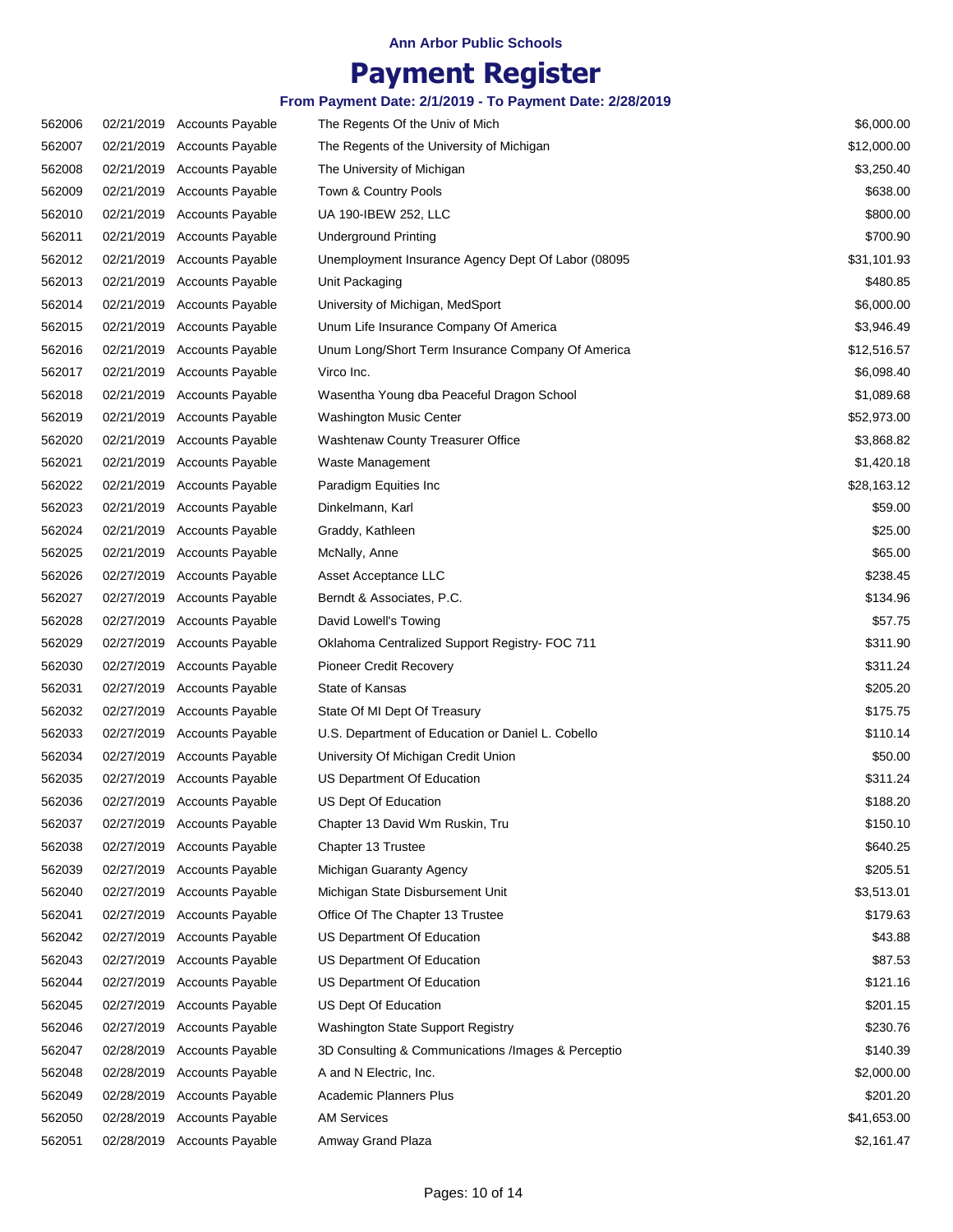### **Payment Register**

| 562052 |            | 02/28/2019 Accounts Payable | Anglin Civil, LLC                               | \$127,118.25 |
|--------|------------|-----------------------------|-------------------------------------------------|--------------|
| 562053 |            | 02/28/2019 Accounts Payable | Ann Arbor Area Transportation Authority         | \$6,888.98   |
| 562054 |            | 02/28/2019 Accounts Payable | Ann Arbor Observer                              | \$3,080.60   |
| 562055 |            | 02/28/2019 Accounts Payable | Ann Arbor Welding Supply                        | \$37.20      |
| 562056 |            | 02/28/2019 Accounts Payable | Apple Computer Inc.                             | \$1,391.00   |
| 562057 |            | 02/28/2019 Accounts Payable | Apple Computer Inc Professional Service         | \$239.75     |
| 562058 |            | 02/28/2019 Accounts Payable | Arch Environmental Group, Inc.                  | \$31,392.31  |
| 562059 |            | 02/28/2019 Accounts Payable | <b>Bianco Tours</b>                             | \$4,659.00   |
| 562060 |            | 02/28/2019 Accounts Payable | Binell Bros Cutlery & Grinding                  | \$121.00     |
| 562061 |            | 02/28/2019 Accounts Payable | Blue Care Network Of Michigan                   | \$16,704.46  |
| 562062 |            | 02/28/2019 Accounts Payable | Busch's Valuland-Main St                        | \$92.89      |
| 562063 |            | 02/28/2019 Accounts Payable | <b>CDW Government LLC</b>                       | \$229.50     |
| 562064 |            | 02/28/2019 Accounts Payable | CEI Michigan LLC                                | \$12,234.00  |
| 562065 |            | 02/28/2019 Accounts Payable | Charles H Wright Museum Of African American His | \$360.00     |
| 562066 |            | 02/28/2019 Accounts Payable | Cintas                                          | \$352.92     |
| 562067 |            | 02/28/2019 Accounts Payable | Cintas                                          | \$405.60     |
| 562068 |            | 02/28/2019 Accounts Payable | City Of Ann Arbor Police Dept.                  | \$1,994.82   |
| 562069 |            | 02/28/2019 Accounts Payable | Community Music School of Ann Arbor             | \$890.28     |
| 562070 |            | 02/28/2019 Accounts Payable | <b>Constellation New Energy Gas</b>             | \$161,398.84 |
| 562071 |            | 02/28/2019 Accounts Payable | Country Inn & Suites Grand Rapids East          | \$2,223.43   |
| 562072 |            | 02/28/2019 Accounts Payable | <b>Cumberland Therapy Services, LLC</b>         | \$6,440.00   |
| 562073 |            | 02/28/2019 Accounts Payable | Deaf Community Advocacy Network                 | \$3,465.00   |
| 562074 |            | 02/28/2019 Accounts Payable | Depcon, Inc.                                    | \$2,503.00   |
| 562075 |            | 02/28/2019 Accounts Payable | Detroit Edison Or Dte Energy                    | \$133,910.46 |
| 562076 |            | 02/28/2019 Accounts Payable | Detroit Salt Company Llc                        | \$18,202.18  |
| 562077 |            | 02/28/2019 Accounts Payable | Discount School Supply                          | \$2,553.83   |
| 562078 |            | 02/28/2019 Accounts Payable | Dollar Bill Copying                             | \$77.83      |
| 562079 |            | 02/28/2019 Accounts Payable | Douglander Machine & Tool                       | \$350.00     |
| 562080 |            | 02/28/2019 Accounts Payable | Douglas, Byron, G.                              | \$475.00     |
| 562081 |            | 02/28/2019 Accounts Payable | Dows Equipment                                  | \$760.00     |
| 562082 |            | 02/28/2019 Accounts Payable | Durham School Services LP                       | \$538,363.34 |
| 562083 |            | 02/28/2019 Accounts Payable | Eidex LLC                                       | \$38,088.00  |
| 562084 | 02/28/2019 | <b>Accounts Payable</b>     | Enterprise Rent-A-Car                           | \$72.41      |
| 562085 | 02/28/2019 | <b>Accounts Payable</b>     | Ferguson Enterprises, Inc.                      | \$28,404.45  |
| 562086 | 02/28/2019 | <b>Accounts Payable</b>     | Flinn Scientific Co.                            | \$863.53     |
| 562087 |            | 02/28/2019 Accounts Payable | Follett School Solutions, Inc.                  | \$3,732.83   |
| 562088 | 02/28/2019 | <b>Accounts Payable</b>     | Georgia Expo Mfg. Corp                          | \$1,319.78   |
| 562089 | 02/28/2019 | <b>Accounts Payable</b>     | Getaway Tours Inc                               | \$1,390.00   |
| 562090 | 02/28/2019 | <b>Accounts Payable</b>     | Golden International                            | \$4,036.00   |
| 562091 | 02/28/2019 | <b>Accounts Payable</b>     | Goyette Mechanical Co                           | \$24,500.00  |
| 562092 | 02/28/2019 | <b>Accounts Payable</b>     | Grainger                                        | \$4,708.30   |
| 562093 | 02/28/2019 | <b>Accounts Payable</b>     | Grand Traverse Resort and Spa, LLC              | \$1,776.60   |
| 562094 |            | 02/28/2019 Accounts Payable | Ground Travel Specialist, Inc.                  | \$1,490.00   |
| 562095 | 02/28/2019 | <b>Accounts Payable</b>     | Guarneri House LLC                              | \$450.00     |
| 562096 |            | 02/28/2019 Accounts Payable | Heinemann Greenwood Publishing                  | \$1,023.00   |
| 562097 |            | 02/28/2019 Accounts Payable | Hewitt's Music, Inc.                            | \$192.25     |
|        |            |                             |                                                 |              |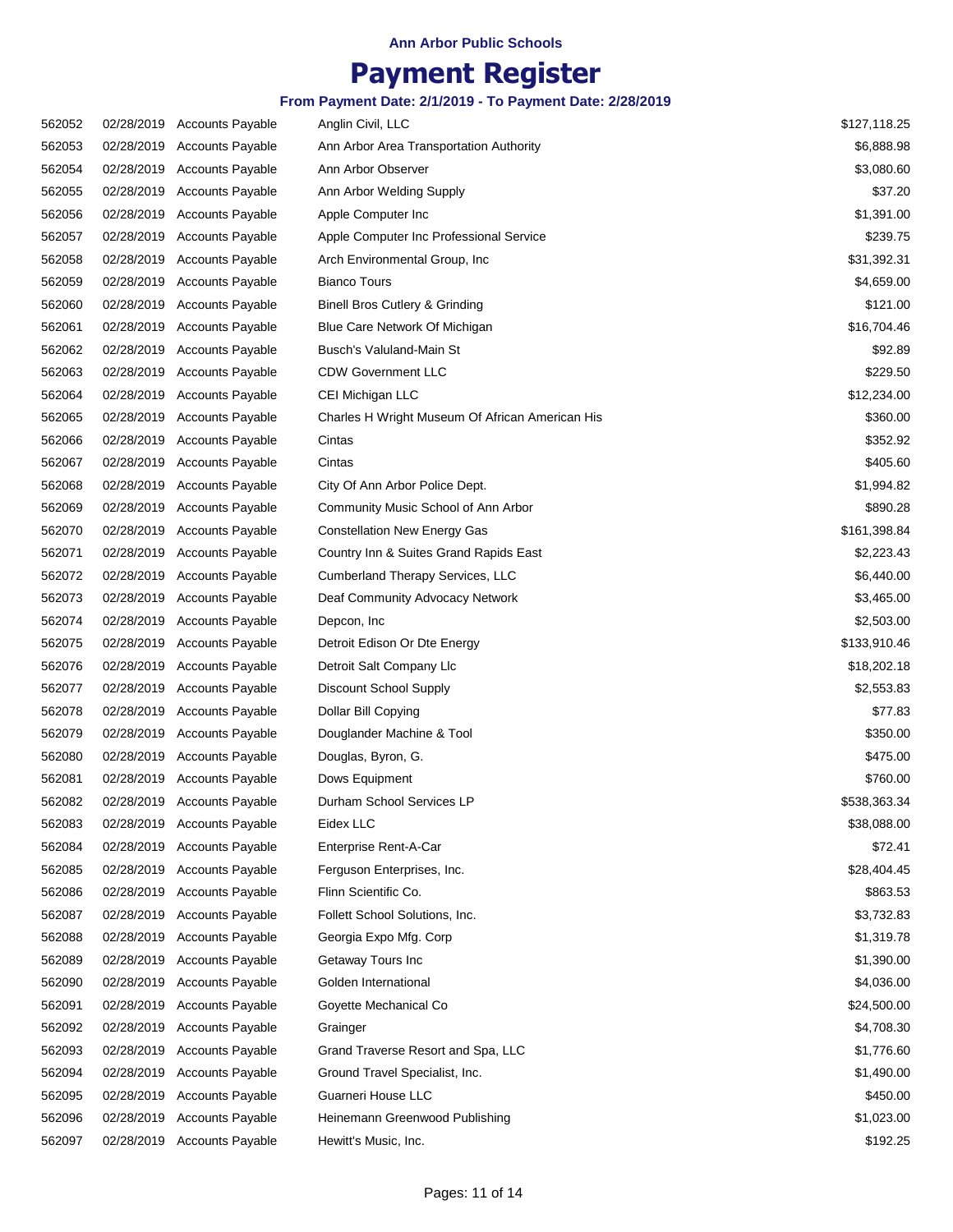# **Payment Register**

| 562098 | 02/28/2019 Accounts Payable | IDN-Hardware Sales Inc.                        | \$11,807.49    |
|--------|-----------------------------|------------------------------------------------|----------------|
| 562099 | 02/28/2019 Accounts Payable | Idville                                        | \$404.36       |
| 562100 | 02/28/2019 Accounts Payable | Iron Mountain                                  | \$189.14       |
| 562101 | 02/28/2019 Accounts Payable | J.C. Ehrlich Pest Control                      | \$2,339.00     |
| 562102 | 02/28/2019 Accounts Payable | Jackson Service Company                        | \$5,323.50     |
| 562103 | 02/28/2019 Accounts Payable | James Lee Michaels Dba Avery Systems           | \$4,493.00     |
| 562104 | 02/28/2019 Accounts Payable | Johnstone Supply Detroit Group                 | \$732.57       |
| 562105 | 02/28/2019 Accounts Payable | Knowledge Matters Inc                          | \$2,590.00     |
| 562106 | 02/28/2019 Accounts Payable | Knutsons Travelport                            | \$3,768.56     |
| 562107 | 02/28/2019 Accounts Payable | Konica Minolta Business Solutions USA, Inc.    | \$343.00       |
| 562108 | 02/28/2019 Accounts Payable | Language Circle Enterprise                     | \$1,841.00     |
| 562109 | 02/28/2019 Accounts Payable | Let's Go Transportation Services               | \$7,801.50     |
| 562110 | 02/28/2019 Accounts Payable | Little Caesars Kit Fundraising                 | \$527.00       |
| 562111 | 02/28/2019 Accounts Payable | Lucks Music Library                            | \$102.60       |
| 562112 | 02/28/2019 Accounts Payable | <b>MACUL</b>                                   | \$458.00       |
| 562113 | 02/28/2019 Accounts Payable | Marshall Music Co                              | \$28.64        |
| 562114 | 02/28/2019 Accounts Payable | Massp                                          | \$1,375.00     |
| 562115 | 02/28/2019 Accounts Payable | Mea Financial Services Inc. Group Term Life    | \$4,252.26     |
| 562116 | 02/28/2019 Accounts Payable | <b>Mediscan Staffing Services</b>              | \$2,251.25     |
| 562117 | 02/28/2019 Accounts Payable | Melanie P. Muir Chris Cakes Of Michi           | \$880.00       |
| 562118 | 02/28/2019 Accounts Payable | Meridian Winds LLC                             | \$5,394.00     |
| 562119 | 02/28/2019 Accounts Payable | Messa (370)                                    | \$550,450.06   |
| 562120 | 02/28/2019 Accounts Payable | Michigan Association of School Psychologists   | \$95.00        |
| 562121 | 02/28/2019 Accounts Payable | Michigan Council for Exceptional Child         | \$1,555.00     |
| 562122 | 02/28/2019 Accounts Payable | Michigan Interpreting Services, Inc.           | \$3,528.00     |
| 562123 | 02/28/2019 Accounts Payable | Michigan State University                      | \$55.00        |
| 562124 | 02/28/2019 Accounts Payable | Michigan Transition Services Association, Inc. | \$40.00        |
| 562125 | 02/28/2019 Accounts Payable | Michigan Transition Services Association, Inc. | \$390.00       |
| 562126 | 02/28/2019 Accounts Payable | MMI-CPR School Tech Repair, LLC                | \$444.00       |
| 562127 | 02/28/2019 Accounts Payable | <b>Musical Resources</b>                       | \$313.36       |
| 562128 | 02/28/2019 Accounts Payable | National Council Of Teachers Of English        | \$230.93       |
| 562129 | 02/28/2019 Accounts Payable | Norcostco                                      | \$94.65        |
| 562130 | 02/28/2019 Accounts Payable | NUCO <sub>2</sub> Inc                          | \$340.68       |
| 562131 | 02/28/2019 Accounts Payable | Office Depot                                   | \$5,358.27     |
| 562132 | 02/28/2019 Accounts Payable | <b>OHM Advisors</b>                            | \$4,985.00     |
| 562133 | 02/28/2019 Accounts Payable | Paradise Park                                  | \$1,000.00     |
| 562134 | 02/28/2019 Accounts Payable | Paxton Patterson LLC                           | \$3,731.61     |
| 562135 | 02/28/2019 Accounts Payable | Pioneer Athletic Booster Club                  | \$2,875.39     |
| 562136 | 02/28/2019 Accounts Payable | Pitney Bowes-Purchase Power                    | \$1,005.00     |
| 562137 | 02/28/2019 Accounts Payable | Play By Design, LLC                            | \$250.00       |
| 562138 | 02/28/2019 Accounts Payable | Pontchartrain Detroit Hotel LLC                | \$10,830.24    |
| 562139 | 02/28/2019 Accounts Payable | <b>Prentice Office Environments</b>            | \$547.82       |
| 562140 | 02/28/2019 Accounts Payable | <b>Priority Health</b>                         | \$1,989,817.88 |
| 562141 | 02/28/2019 Accounts Payable | <b>Quill Corporation</b>                       | \$309.75       |
| 562142 | 02/28/2019 Accounts Payable | RAM Construction Services of Michigan, Inc.    | \$6,200.00     |
| 562143 | 02/28/2019 Accounts Payable | Rio Grande                                     | \$175.42       |
|        |                             |                                                |                |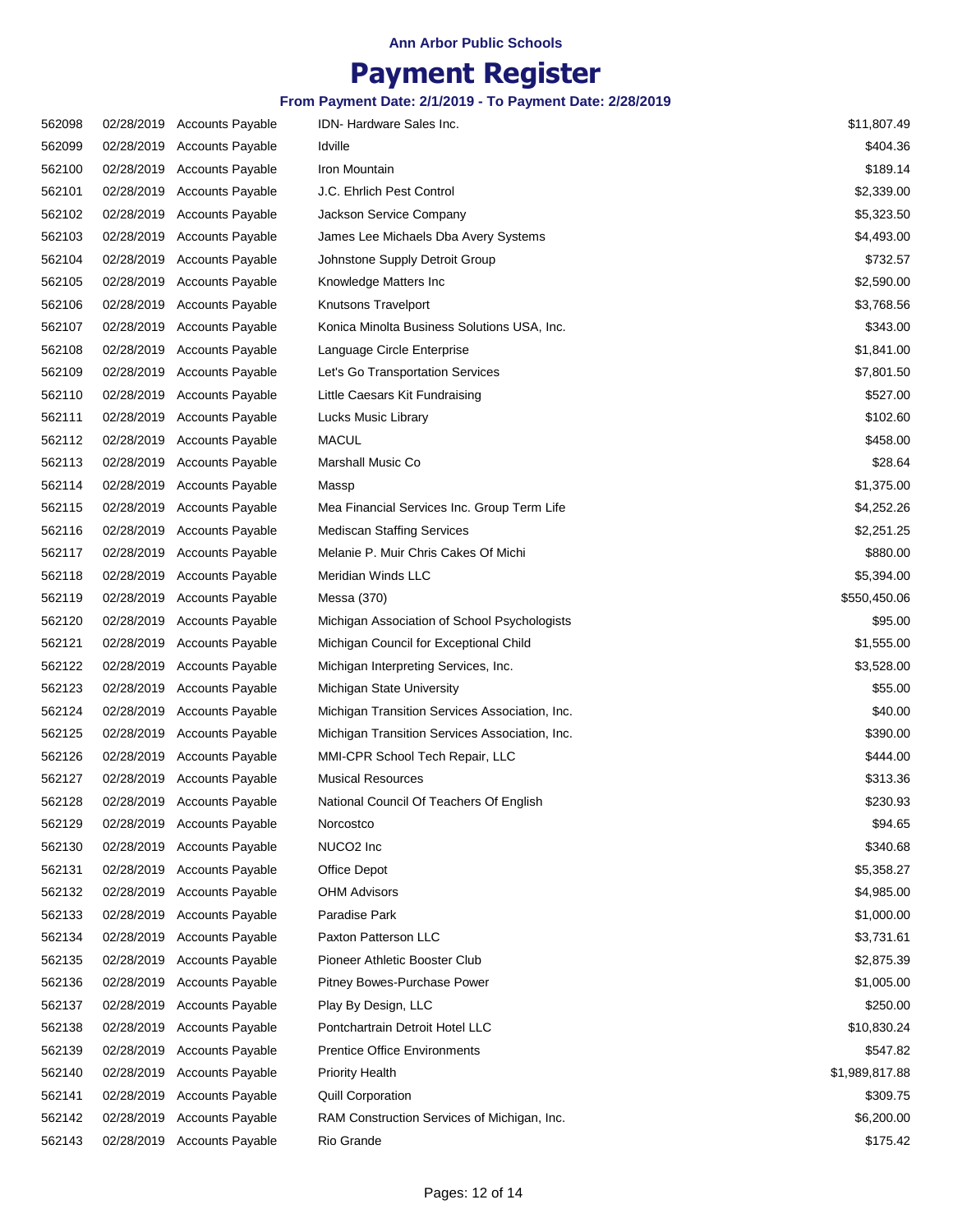# **Payment Register**

### **From Payment Date: 2/1/2019 - To Payment Date: 2/28/2019**

| 562144     |                           | 02/28/2019 Accounts Payable | Rovin Ceramics                              | \$194.05        |
|------------|---------------------------|-----------------------------|---------------------------------------------|-----------------|
| 562145     | 02/28/2019                | <b>Accounts Payable</b>     | <b>RushOrderTees</b>                        | \$574.58        |
| 562146     | 02/28/2019                | <b>Accounts Payable</b>     | Samuel French Inc                           | \$300.00        |
| 562147     | 02/28/2019                | <b>Accounts Payable</b>     | School Specialty Inc*                       | \$1,132.60      |
| 562148     | 02/28/2019                | <b>Accounts Payable</b>     | Shamrock Floor Inc                          | \$1,052.07      |
| 562149     | 02/28/2019                | <b>Accounts Payable</b>     | Soliant Health                              | \$1,755.00      |
| 562150     | 02/28/2019                | <b>Accounts Payable</b>     | Solomon, Onna                               | \$120.00        |
| 562151     | 02/28/2019                | <b>Accounts Payable</b>     | Staples Advantage                           | \$356.96        |
| 562152     | 02/28/2019                | <b>Accounts Payable</b>     | State Of Michigan Environmental Qualit      | \$500.00        |
| 562153     | 02/28/2019                | <b>Accounts Payable</b>     | State Of Michigan Labor And Economic G      | \$360.00        |
| 562154     | 02/28/2019                | <b>Accounts Payable</b>     | Stone & Dirt                                | \$4,062.50      |
| 562155     | 02/28/2019                | Accounts Payable            | Sunbelt & Staffing                          | \$3,618.00      |
| 562156     | 02/28/2019                | <b>Accounts Payable</b>     | Sunglo Restoration Svcs Inc                 | \$20,291.12     |
| 562157     | 02/28/2019                | <b>Accounts Payable</b>     | <b>Tel Systems</b>                          | \$380.00        |
| 562158     | 02/28/2019                | <b>Accounts Payable</b>     | The Argus-Press Company                     | \$555.00        |
| 562159     | 02/28/2019                | <b>Accounts Payable</b>     | The Henry Ford The Edison Institute         | \$910.00        |
| 562160     | 02/28/2019                | <b>Accounts Payable</b>     | Therapy Shoppe Inc.                         | \$76.26         |
| 562161     | 02/28/2019                | <b>Accounts Payable</b>     | Toshiba Business Solutions Michigan         | \$25,059.65     |
| 562162     | 02/28/2019                | <b>Accounts Payable</b>     | <b>Total Education Solutions</b>            | \$2,115.00      |
| 562163     | 02/28/2019                | <b>Accounts Payable</b>     | TregoEd, Inc.                               | \$10,450.00     |
| 562164     | 02/28/2019                | <b>Accounts Payable</b>     | Unit Packaging                              | \$711.95        |
| 562165     | 02/28/2019                | <b>Accounts Payable</b>     | University Of Michigan University Productio | \$2,324.00      |
| 562166     | 02/28/2019                | <b>Accounts Payable</b>     | <b>University Translator Services</b>       | \$4,203.46      |
| 562167     | 02/28/2019                | <b>Accounts Payable</b>     | US Foods, Inc.                              | \$641.86        |
| 562168     | 02/28/2019                | <b>Accounts Payable</b>     | W.J. O'Neil Company                         | \$64,155.56     |
| 562169     | 02/28/2019                | <b>Accounts Payable</b>     | Washington Music Center                     | \$15,870.00     |
| 562170     | 02/28/2019                | <b>Accounts Payable</b>     | Washtenaw Glass Co.                         | \$534.41        |
| 562171     | 02/28/2019                | <b>Accounts Payable</b>     | Washtenaw Intermediate School District      | \$4,723.00      |
| 562172     | 02/28/2019                | <b>Accounts Payable</b>     | WILSON, Jenna                               | \$3,200.00      |
| 562173     | 02/28/2019                | <b>Accounts Payable</b>     | Wolverine Supply Inc                        | \$8,137.58      |
|            | <b>Type Check Totals:</b> | 578 Transactions            |                                             | \$11,561,275.77 |
| <u>EFT</u> |                           |                             |                                             |                 |
| 247667     | 02/04/2019                | <b>Accounts Payable</b>     | <b>PCMI</b>                                 | \$15,664.81     |
| 250501     | 02/15/2019                | <b>Accounts Payable</b>     | Internal Revenue Service - Payroll Taxes    | \$363,059.16    |
| 250502     | 02/15/2019                | <b>Accounts Payable</b>     | FICA -SOCIAL SECURITY                       | \$716,469.14    |
| 250503     | 02/15/2019                | <b>Accounts Payable</b>     | State Of Michigan - Payroll Taxes           | \$157,477.95    |
| 250506     | 02/08/2019                | <b>Accounts Payable</b>     | <b>PCMI</b>                                 | \$16,837.41     |
| 250507     | 02/22/2019                | <b>Accounts Payable</b>     | <b>PCMI</b>                                 | \$13,281.96     |
| 253383     | 02/25/2019                | <b>Accounts Payable</b>     | AAPS MasterCard (Finance Dept Use Only)     | \$277,494.79    |
|            |                           |                             |                                             |                 |

Chase-Checking - General Fund -Checking Totals

| Status     | Count |                 | <b>Transaction Amount Reconciled Amount</b> |
|------------|-------|-----------------|---------------------------------------------|
| Open       | 578   | \$11.561.275.77 | \$0.00                                      |
| Reconciled |       | \$0.00          | \$0.00                                      |
| Total      | 578   | \$11,561,275.77 | \$0.00                                      |